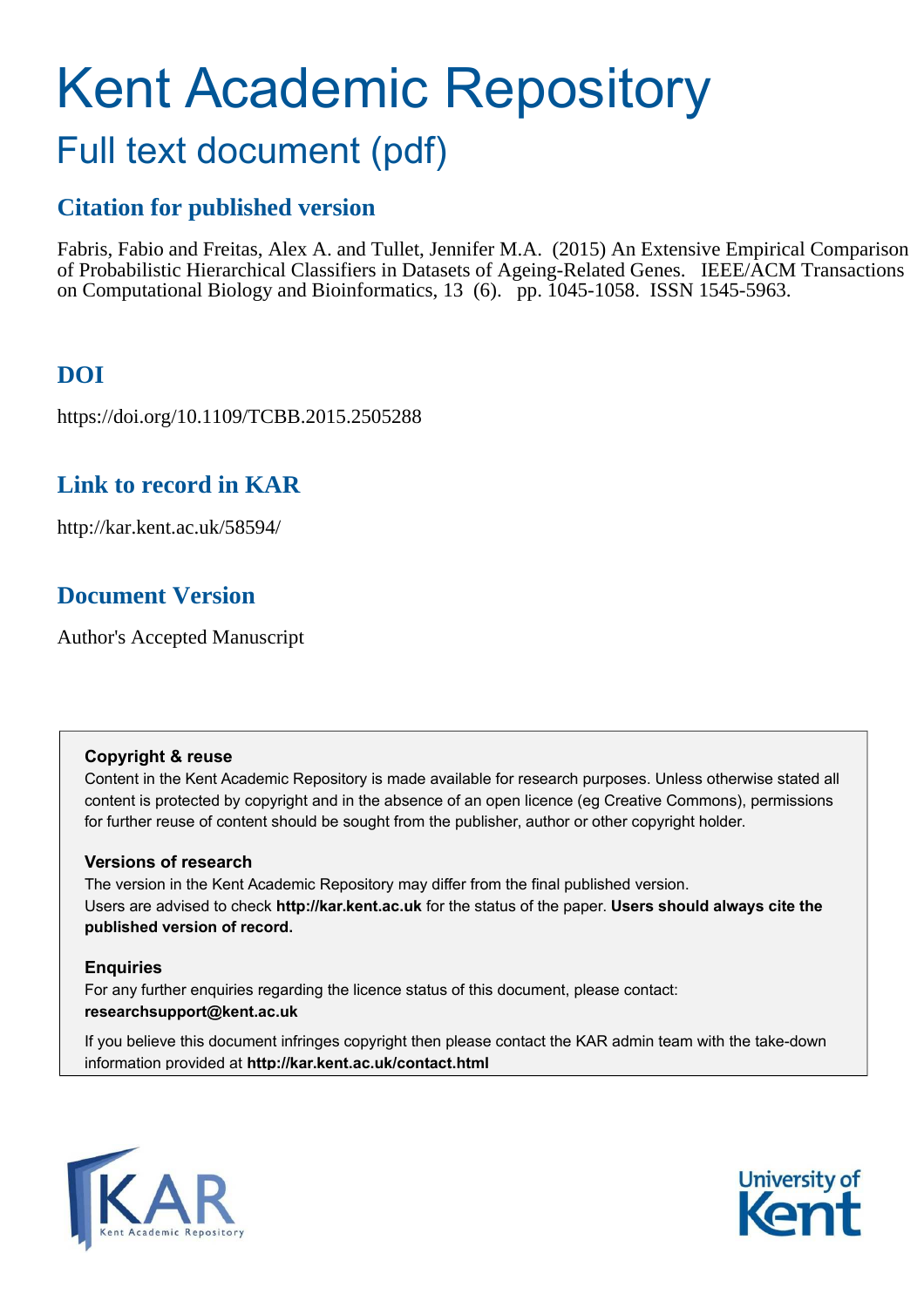## An Extensive Empirical Comparison of Probabilistic Hierarchical Classifiers in Datasets of Ageing-Related Genes

Fabio Fabris, Alex A. Freitas and Jennifer M. A. Tullet

**Abstract**—This study comprehensively evaluates the performance of 5 types of probabilistic hierarchical classification methods used for predicting Gene Ontology (GO) terms related to ageing. Of those tested, a new hybrid of a Local Hierarchical Classifier (LHC) and the Predictive Clustering Tree algorithm (LHC-PCT) had the best predictive accuracy results. We also tested the impact of two types of variations in most hierarchical classification algorithms, namely: (a) changing the base algorithm (we tested Naive Bayes and Support Vector Machines), and the impact of (b) using or not the Correlation based Feature Selection (CFS) algorithm in a pre-processing step. In total, we evaluated the predictive performance of 17 variations of hierarchical classifiers across 15 datasets of ageing and longevityrelated genes. We conclude that the LHC-PCT algorithm ranks better across several tests (7 out of 12). In addition, we interpreted the models generated by the PCT algorithm to show how hierarchical classification algorithms can be used to extract biological insights out of the ageing-related datasets that we compiled.

✦

**Index Terms**—Ageing, Hierarchical Classification, Protein Classification, Dependence Networks.

#### **1 INTRODUCTION**

Due to technological advances in medicine and healthcare, human longevity has been significantly increasing for decades [1]. Therefore, diseases associated with the greying population; such as cancers, heart conditions, and neurodegenerative illnesses; are affecting an increasingly large number of people. Therefore, the prospect of slowing down or even reversing the ageing process is attracting researches of several areas. Although a lot of progress has been made in recent years to try to explain why do we age and how to potentially slow-down this apparently relentless process, our understanding of the biology of ageing is in its infancy.

Ageing can be defined as an intrinsic, age-related process of loss of viability and increase in vulnerability [1]. Although the vast majority of animals are impacted by the ageing process, there are some species that have no apparent senescence process, i.e. not only their mortality rate is constant during their adult life, there is no evident age-related physiological functional decline in their organs [2]. Also, studies have found several ageing-related genes in model organisms such as the mouse (*M. musculus*), the fruit fly (*D. melanogaster*), the worm (*C. elegans*), and the yeast (*S. cerevisiae*), which when turned *on* or *off*, considerably affect the lifespan of the organisms. For instance, Friedman and Johnson [3] showed that by manipulating the gene *age-1*, associated with the production of *insulin/insulin-like*

*growth factor 1* (IGF1), it was possible to make the nematode worm *C. elegans* live twice as long. In mice, disruption of the gene *Prop1*, also related to the production of IGF1, may increase their lifespan by 50% [4]. These initial findings were products of laborious "wet-lab" experimentation.

Recently, the cost of extracting genomic and proteomic data from organisms has decreased many-fold. Researchers now have access to vast public datasets of biological data. In general, these datasets contain gene or protein sequence information (e.g. Universal Protein Resource [5]) and possibly a classification of the biological processes the gene or protein is involved in. This classification is often curated in a hierarchical ontology (e.g. Gene Ontology (GO) [6]). The existence of these widely used hierarchical classes justifies the use of hierarchical classification methods to predict hierarchical protein functions and other protein properties such as folding patterns [7].

This work will focus on the hierarchical classification task of data-mining, where the classes to be predicted are organized into a hierarchy. The goal is to build a classification model capable of assigning classes to new instances (with unknown classes) given a dataset containing instances with known classes. Using hierarchically structured classifications of curated datasets such as the GO and the FunCat has a greater potential to generate useful classification results for biologists than the more common approach of performing *flat* classification on the data. Additionally, we are interested in classifiers capable of outputting interpretable models that can be analysed by users to potentially extract new biological knowledge from the data.

Many hierarchical classification algorithms have been proposed [8]; but there has been relatively little comparison of the effectiveness of different types of hierarchical classification algorithms. In this context, this inter-disciplinary

<sup>•</sup> *F. Fabris and A. A. Freitas are with the University of Kent, School of Computing, Canterbury, Kent, CT2 7NF, United Kingdom. E-mail: ff79,A.A.Freitas@kent.ac.uk*

<sup>•</sup> *Jennifer M. A. Tullet is with the University of Kent, School of BioSciences, Canterbury, Kent, CT2 7NJ, United Kingdom. E-mail: J.M.A.Tullet@kent.ac.uk*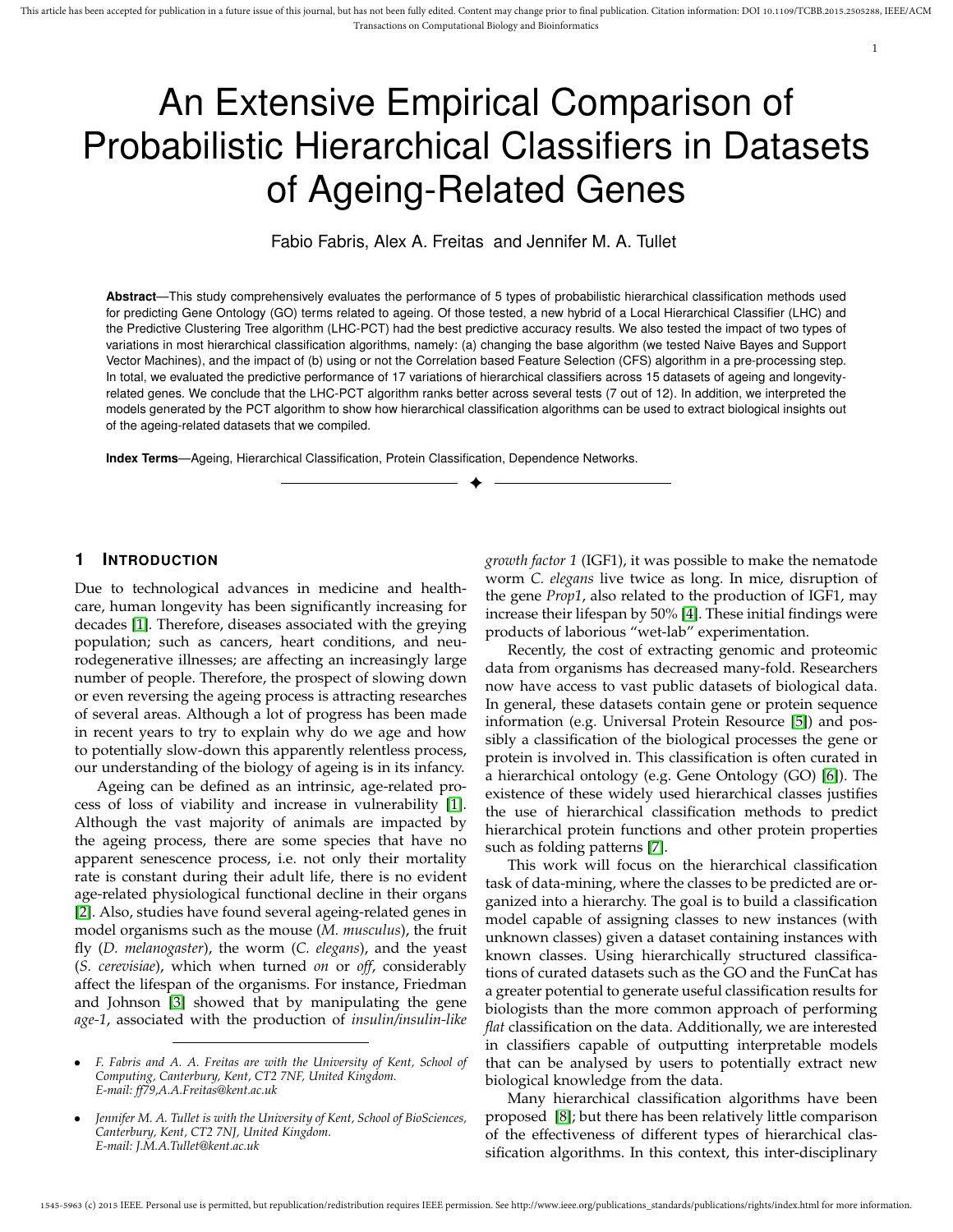work offers two types of contribution. First, in terms of contribution to the hierarchical classification literature, we compare the predictive accuracy of five different types of probabilistic hierarchical classification algorithms, most of them with several variations, leading to 17 different variations of probabilistic hierarchical classification algorithms being compared. To the best of our knowledge, this is the first such extensive comparison of probabilistic hierarchical classification algorithms. In addition, we propose a new hybrid hierarchical classification algorithm. Second, in terms of contribution to biology and bioinformatics, this paper describes the creation of the 15 new ageing-related datasets used in our experiments and the analysis of results includes an interpretation of some classification models, discussing the patterns extracted from those models in the context of the biology of ageing literature. The new datasets described in this paper – which will be available after the publication of the paper – involve data from five different model organisms and three different types of predictive features.

The remainder of this paper is organized as follows: Section 2 presents background on hierarchical classification. Section 3 describes the algorithms evaluated in the subsequent sections. Section 4 explains the creation of the ageing datasets used in this work. Section 5 reports the predictive accuracy results and run time of the algorithms we tested. Section 6 offers an interpretation of some of the classification models for an ageing dataset. In Section 7 we conclude our work and give possible lines of future research.

#### **2 BACKGROUND**

Typical classification problems involve a flat set of class labels, i.e., there is no hierarchical relationships among the class labels to be predicted. By contrast, in hierarchical classification problems, the set of class labels is organized into a hierarchy, usually a tree or a DAG (Directed Acyclic Graph), where each node represents a class label and the edges represent generalization-specialization relationships among classes. Hierarchical classification is common in bioinformatics, in particular when predicting gene or protein functions, since such functions are usually specified by a hierarchical scheme like the Gene Ontology [6].

Hierarchical classification algorithms may be divided into two types [8]: global or local. Local Hierarchical Classification (LHC) algorithms build a set of local classification models (base classifiers) by training a traditional (flat) classification algorithm for each (typically small) part of the class hierarchy. By contrast, global hierarchical classification algorithms build a single global classification model predicting classes in the whole class hierarchy.

Considering that each class label is represented as a node in a tree or a DAG, the local base classifiers used by LHC algorithms are usually induced in one of two ways: 1) one local classifier per node, where each classifier is induced to decide if an instance should be annotated or not with a particular class; 2) one local classifier per parent node, where each classifier is induced to decide which child labels (if any) should be assigned to a instance. Next, in the testing phase, the LHC algorithm combines the predictions of the local classification models to predict classes in the whole (global) class hierarchy.

LHC algorithms have the advantage of algorithmic simplicity, since they transform the original hierarchical classification problem into a set of simpler flat classification problems in the training phase, but they produce a large number of local (flat) classifiers, one for each class node or one for each parent node in the class hierarchy, depending on the approach used. Conversely, global hierarchical classification algorithms have the advantage of producing a single coherent global classification model, which tends to be more easily interpreted than a large number of different classification models.

 $\mathfrak{Z}$ 

#### **3 THE HIERARCHICAL CLASSIFICATION ALGO-RITHMS EVALUATED IN OUR EXPERIMENTS**

In this section we specify the five broad types of probabilistic hierarchical classification algorithms used in our experiments, namely: (1) the standard Predictive Clustering Tree (PCT) algorithm [9]; (2) the Hierarchical Dependence Network (HDN) algorithm [10]; (3) the hybrid HDN-PCT algorithm [10]; (4) a stand-alone Local Hierarchical Classification (LHC) algorithm; and (5) a new hybrid LHC-PCT algorithm, proposed in this work.

PCT is a global hierarchical classification algorithm, but each of the other 4 algorithms is either a local or hybrid global/local hierarchical classification algorithm that needs to use a base local classification algorithm to build different local classification models for different class labels in the hierarchy. Hence, each of the algorithms (2)–(5) has been implemented with two different base local classification algorithms, namely, Naive Bayes (BN) and a Support Vector Machine (SVM); and each algorithm was applied in two scenarios, using all features or only the features selected by the Correlation-based Feature Selection (CFS) method [11] in a preprocessing phase. Hence, we are evaluating in total 17 types of probabilistic hierarchical classification systems: 4 broad types of hierarchical classifiers times 2 base classifiers times 2 feature selection scenarios (using or not the CFS method) plus PCT as a global classifier. To the best of our knowledge, this is the first such extensive evaluation of probabilistic hierarhical classification algorithms.

We now briefly describe each of the above five probabilistic hierarchical classification algorithms. More details can be found in the cited references.

#### *(1) The Predictive Clustering Tree (PCT) algorithm*

PCT (Predictive Clustering Tree) is a type of global hierarchical classification algorithms that builds a single decision tree by recursively finding a value for a predictive feature that splits the current set of instances in two clusters, maximizing the similarity of classes within each cluster and the dissimilarity of the classes across the two clusters. The algorithm recurses in each cluster that it forms and eventually stops if the split does not have a good quality (based on some quality measure) or the size of a cluster falls bellow a pre-established threshold [12]. In the prediction phase, to classify an instance x, a PCT algorithm first identifies the cluster associated with that instance and then assigns, to instance x, classes whose probabilities in the class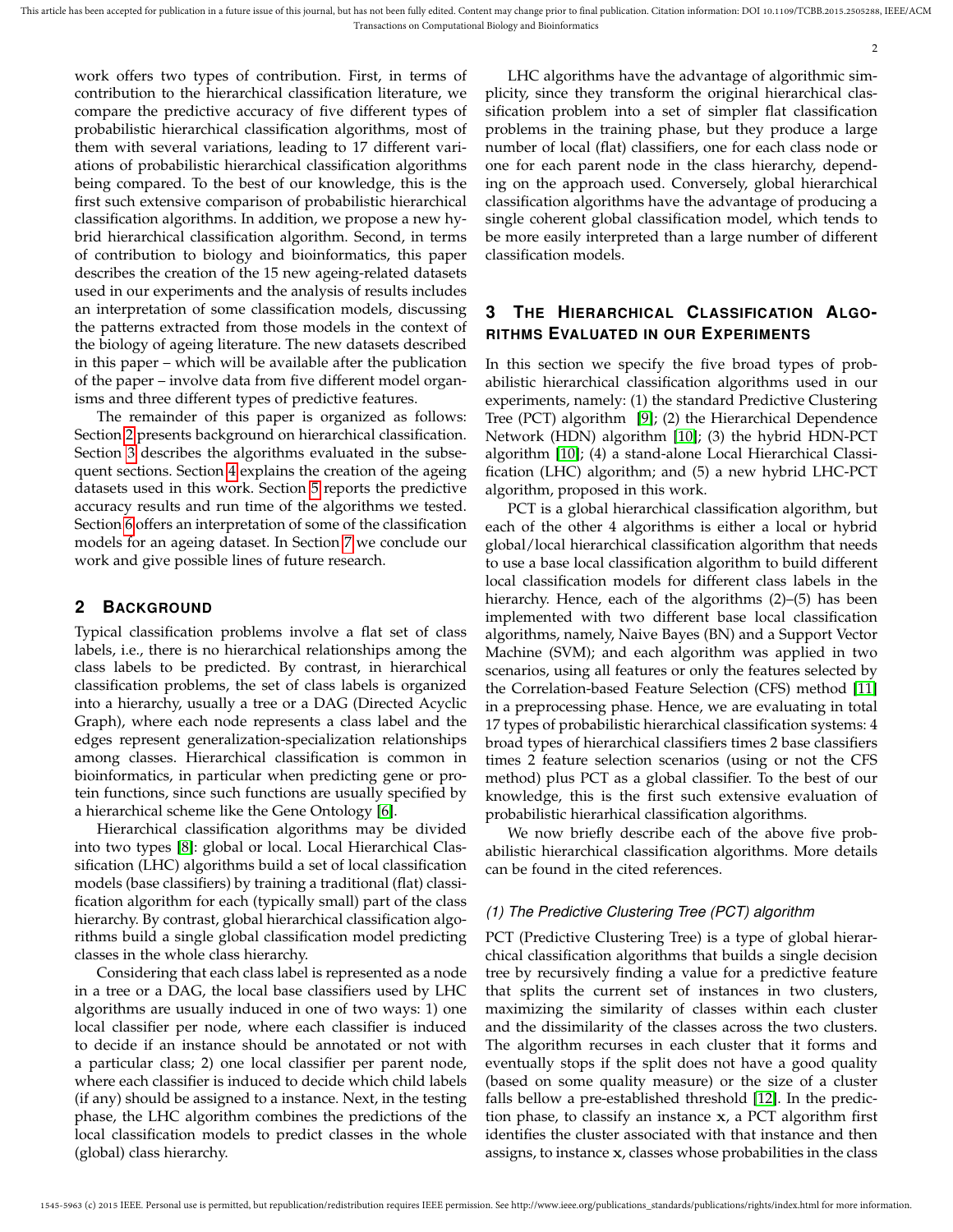3

probability vector of that cluster are greater than a probability threshold. The threshold is varied when computing a Precision-Recall curve, as explained later.

The most well-known version of the PCT algorithm is the Clus-HMC algorithm [9]. There is also an ensemble version of Clus-HMC, called Clus-HMC-Ens [13]. In our experiments we do not use this ensemble version for two reasons: 1) difficulty to interpret the models and 2) the large computational cost.

The PCT algorithm has only one parameter to tune: the s-value that dictates how statistically significantly different two groups of instances in a tree node's split must be in order for the split to be accepted by a F-test. Larger s-values correspond to a more permissive test, and thus a larger decision tree. To tune this parameter we have applied an internal 10-fold cross-validation procedure (using only the training set) in each iteration of the main (external) cross-validation run. We have tested the default set of parameters suggested for the *Clus System* in [9]:  $\{0.001, 0.005, 0.010, 0.050, 0.100, 0.125\}$ , and chose the one with highest predictive accuracy.

#### *(2) The Hierarchical Dependence Network (HDN) algorithm*

Dependence Networks (DNs) are a relatively underexplored type of probabilistic graphical model first described in [14]. Each node of a DN represents a random variable and encodes a probability distribution conditioned on the values of its parents, like in Bayesian Networks (BNs). However, DNs are more flexible than BNs since they allow for cycles in their graphical model. In addition, in a DN the edges coming out of a node  $n_i$  connect  $n_i$  to the minimal set of other nodes,  $n_{-i}$ , that make  $n_i$  independent from all other nodes. This set is called the *Markov blanket* of a node. In a conventional classification problem, the Markov blanket of the class node corresponds to the set of predictive features that influences the value of the class variable.

Recently, Guo and Gu [15] and Li et al. [16] proposed DN classification algorithms for multi-label classification, where an instance can be assigned to multiple class labels. This addresses flat classification, since there is no hierarchy among class labels. In this paper we address the more difficult problem of *hierarchical* multi-label classification. Hence, we use a slightly modified version of the hierarchical DN (HDN) algorithm recently proposed in [10], as follows.

The HDN algorithm first creates a graph containing one node for each predictive feature and each class label. Then it builds a local probabilistic classifier for each class node, using the estimated Markov blanket of each class label. In our context of hierarchical classification, the Markov blanket of each class label can include both predictive features and other class labels in the hierarchy. These Markov blankets can be estimated using a feature selection method. For each class label  $c_i$ , the feature selection method receives (as input) the set of features and the (pre-selected) subset of class labels containing only the siblings and the parents of the children of  $c_i$  in the class hierarchy. The feature selection method then returns the subset of features and the subset of sibling/parents of children of class labels estimated to be relevant for predicting the class label  $c_i$ . The reason for pre-selecting the siblings and parents of the children of each class label is that such related labels represent important

predictive relationships in the dataset, as encoded in the structure of the class hierarchy (which is defined by human experts). In [10], a simple statistic test of independence, the F-test, was used as a feature selection method; but here we use instead the more sophisticated Correlation-Based Feature Selection (CFS) method [11], comparing its results with not using any feature selection algorithm. Not using a feature selection algorithm means that the Markov blanket of the class labels is not being properly estimated and therefore, strictly speaking, the resulting algorithm is not a DN. However, we consider this a good baseline to check if feature selection is indeed improving the performance of the hierarchical classifiers.

Once the Markov blanket of each class label has been estimated, we use a (flat) classification algorithm – Naive Bayes or a Support Vector Machine (SVM) – to build a classifier that estimates the probability of each class label for each instance being classified. That is, for each class label  $c_i$ , a classifier estimates the probability  $P(c_i|\mathbf{x}, c_{-i})$ , where x and  $c_{-i}$  represent the set of values for the selected features and the set of values for the selected class labels (respectively) in the current instance being classified.

The class imbalance problem is common in the classification of biological data, e.g.: [17], and it is even more common in hierarchical classification problems, where we have usually many class labels with low frequency. Therefore, to train the flat classifiers for class  $c_i$  we follow the suggestion of [18] and consider as positive examples the instances annotated with class  $c_i$  or any of its descendants, and as negative examples the complementary set of instances. This approach is among the best to deal with class imbalance while training local classifiers for hierarchical classification [18].

Note that the values (presence or absence) of class labels are available during training, but such values are of course unavailable when classifying new instances in the testing phase. Hence, to estimate the most likely class-label distribution for each new instance being classified, we use the Gibbs sampling procedure [14] to query the HDN. The Gibbs sampling algorithm first assigns random values to every node (class label)  $c_i$  of the graphical model and then iteratively visits each node, re-sampling the value of each  $c_i$ given the values of the nodes it is connected with. That is, it first assigns a random value to every  $c_i$ , then samples a value for  $c_i$  from  $P(c_i|\mathbf{x}, c_{-i})$ , updates the value of  $c_i$  and proceeds to the next class label. The probability of each class label is estimated by its occurrence frequency after a given number of burn-in iterations, defined by the user.

#### *(3) The hybrid Hierarchical Dependence Network/Predictive Clustering Tree (HDN-PCT) algorithm*

From initial experimentation, we have observed that some clusters in the leaf nodes of the tree built by the PCT algorithm had a relatively large number of instances, which could be further used to train a different type of classifier to better exploit the available data. For this reason we apply our HDN algorithm in each cluster produced by the PCT algorithm that has more than  $min\_inst\_HDN$  training instances (a parameter). The resulting hybrid algorithm is named HDN-PCT, and is described in more details in [10].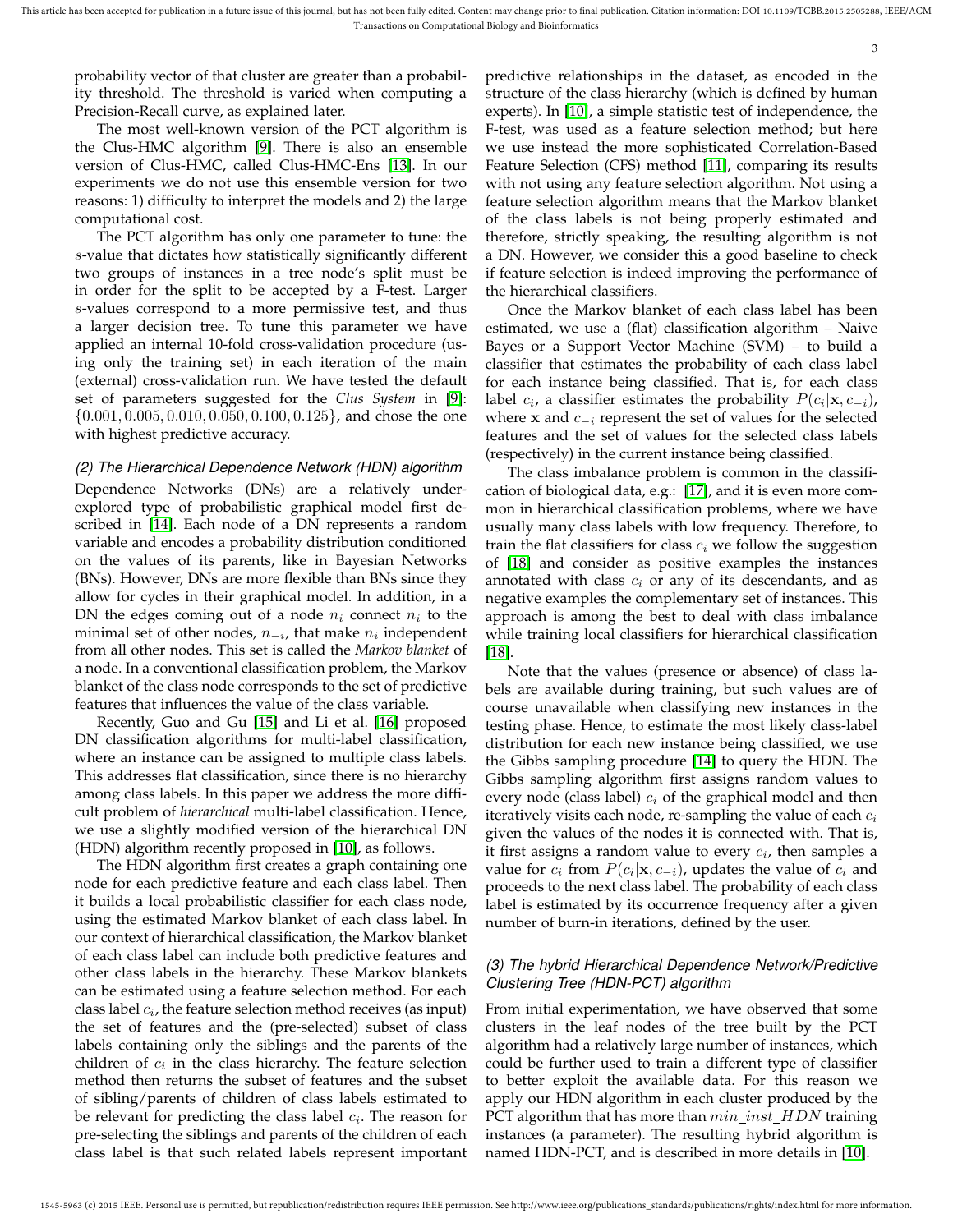Note that HDN-PCT is a hybrid global/local hierarchical classification algorithm, since it first produces a global decision tree that potentially predicts all class labels as a whole, and then a set of HDN classifiers (each containing several local base classifiers) for each leaf node of the decision tree with more than  $min\_inst\_HDN$  instances.

#### *(4) The Local Hierarchical Classification (LHC) algorithm*

This is a fairly simple and conventional LHC algorithm, producing one local classifier per class node, which can be seen as a strong baseline method, by comparison with the more sophisticated variations of PCT and HDN algorithms described earlier. In our experiments we used, as the local base classification algorithms, NB and SVM, but other standard flat classification algorithms could be used. We have used the same strategy to define the positive and negative examples that we used for the HDN algorithm.

Usually, when using the LHC approach in the testing phase, the top-down strategy is applied: first, the highestlevel classes (excluding the root node) are predicted. Then, the algorithm recurses to the children of each positively predicted class, until no positive predictions are made or a leaf node is reached. As we are dealing with probabilistic classifications instead of crisp classifications, we apply the following modification: we recurse to every child of every class but limit the predicted probability of the classes to the probability of its parents, to maintain the classification consistence across the class hierarchy.

#### *(5) The new hybrid Local Hierarchical Classification/Predictive Clustering Tree (LHC-PCT) algorithm*

This hybrid hierarchical classification algorithm, introduced in this current paper, can be seen as an extension of the previously described PCT algorithm, which builds a global model where each leaf node is assigned a class probability vector. The PCT model simply assigns, to a new instance reaching a given leaf node, the classes whose probabilities are greater than a certain threshold. Our new hybrid algorithm extends the PCT algorithm in the following way.

For each leaf node having more than  $min\_inst\_LHC$ (a parameter) instances, the hybrid algorithm builds a local classification model for predicting each class, by running a standard  $flat$  classification algorithm from the instances in that leaf node. The idea is that leaves with a large number of instances may be further explored by another classification algorithm, improving predictive performance. Again, we used, as the local (base) classification algorithm in the training phase, NB or a SVM.

The combination of decision trees with other classification algorithms has been recently proposed for (flat) multilabel classification with success [19]; however, as far as we know, it was never tried with the PCT algorithm in the hierarchical classification setting.

In figures 1(a) to 1(e) we present a graphical representation of the algorithms that we have described so far.

#### **4 DATASET CREATION**

To study the biological aspects of ageing/longevity using our hierarchical classification algorithms, we have built 15



4

(a) A simple class hierarchy organized as a tree with 6 classes and one dummy root node.



(b) PCT algorithm: the algorithm builds a decision tree by findings splits that maximize the predictive accuracy of the classifier.



(c) HDN algorithm: a flat binary classifier is induced for each class and dependencies (dashed edges) among siblings are considered. Note that the other type of dependency considered by HDN (involving parents of the children of a node) is inexistent in tree hierarchies, as the one in our example.



(d) LHC algorithm: a 'flat' binary classifier is induced for each class and no dependencies between classes are considered.



(e) Hybrid algorithms: for each cluster with more than 30 instances (an example parameter value) in the leaves of the PCT model, a HDN or LHC model (for the HDN-PCT or LHC-PCT algorithm, respectively) is trained. If there are less than or exactly 30 instances, no model is induced. During testing, the PCT model is used to get the induced model and return its predictions. If no model was induced, the PCT's probability class vector is used.

Fig. 1: Graphical representation of the algorithms tested in this work in the context of a simple class hierarchy.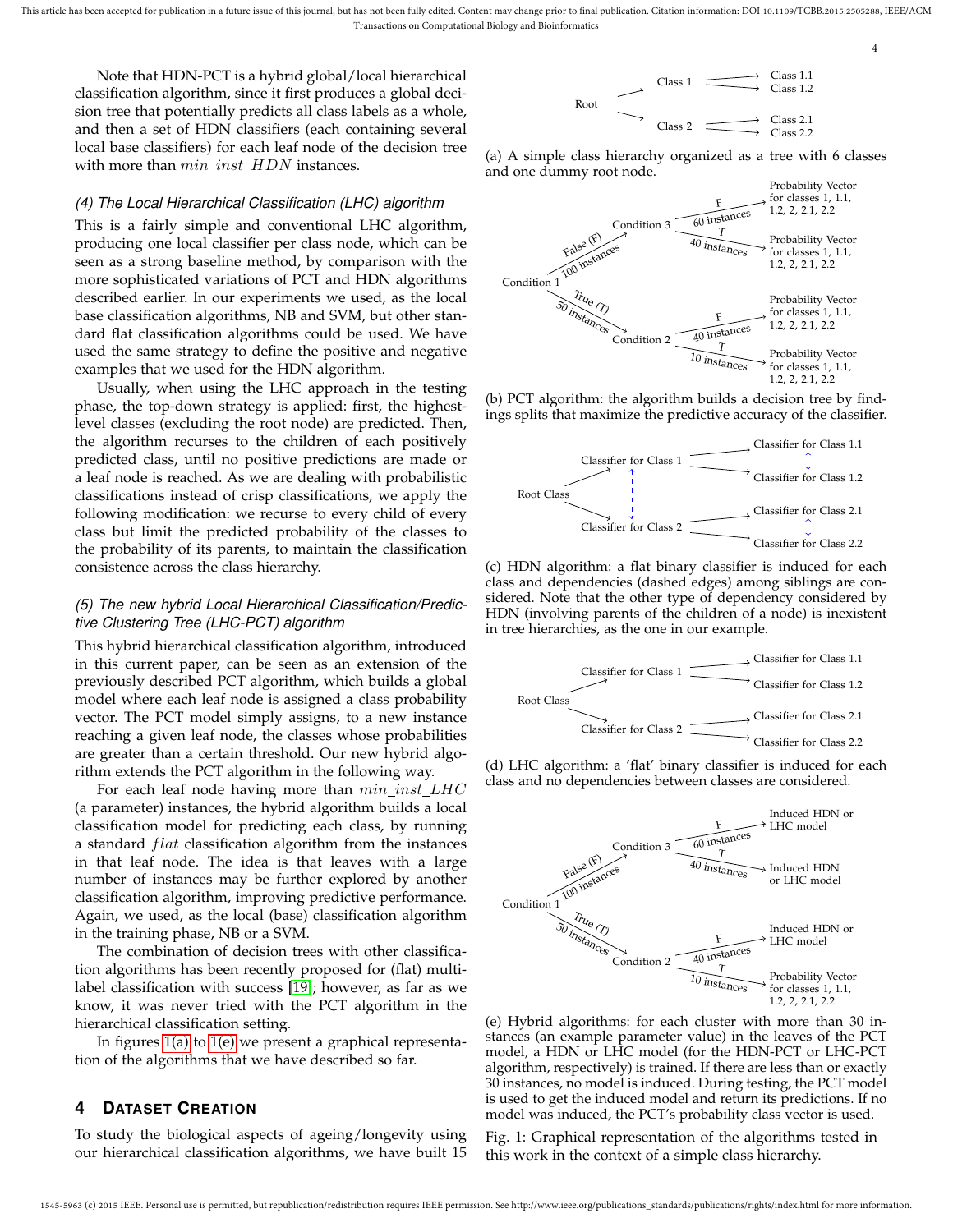TABLE 1: Number of genes for each species present in the GenAge database.

| <b>Species</b>                           | Number of genes |
|------------------------------------------|-----------------|
| Saccharomyces cerevisiae (baker's yeast) | 825             |
| Caenorhabditis elegans (a type of worm)  | 741             |
| Homo sapiens (human)                     | 298             |
| Drosophila melanogaster (fruit fly)      | 140             |
| Mus musculus (house mouse)               | 112             |

datasets containing features extracted from the proteins encoded by the genes in the Ageing Gene Database (GenAge) [20]. GenAge is a database of ageing-related genes in a range of species, including human, flies, worms and mice.

The feature extraction procedures used in this paper have also been used in other works dealing with protein classification: [21, 22]. Salama and Freitas [23] have compiled an ageing-related dataset for the hierarchical classification of ageing-related proteins. We build upon their work by updating and expanding the dataset to contain more species and the features used in [21], which focused on the hierarchical classification of generic (not specifically ageing-related) proteins functions. In our datasets, each instance represents an ageing-related gene, and the hierarchical classes to be predicted are Gene Ontology (GO) terms.

All genes were collected from the GenAge database, build 17 (from December 18, 2013). This version contains 298 human ageing-related genes and 1,825 genes from model organisms, related to both ageing and longevity.

The human dataset contains a comprehensive list of genes potentially associated with human ageing. This list contains genes supported by different degrees of confidence, varying from direct evidence linking the gene to human ageing to inconclusive evidence that the gene is related to ageing. The model organism datasets contain genes associated with ageing in non-human organisms. These genes have, in general, a more reliable classification due to easiness of experimenting with these species. Table 1 lists the number of genes for each organism in GenAge, species with less than 5 ageing genes associated with them were discarted.

This leaves us with 5 species. For each species we derive 3 datasets containing numeric alignment independent features, protein motif features and protein-protein interaction features, leaving us with 15 ageing-related datasets. The GenAge database contains the *"Entrez Gene Id"* as an external gene identifier; we use it to retrieve the *"UniprotKB AC ID"* (UniProt Knowledge Database Accession Identifier) protein identifier using the UniProt ID Mapping Tool.

Because more than one protein may be associated with a single gene, 2,855 UniProt identifiers were retrieved from the 2,123 genes. However, from the 2,855 proteins, we discard 1,243 whose functions were not manually reviewed by experts or whose species is one of the 4 that were discarded. After this step, we were left with 1,612 proteins (instances), distributed among organisms as presented in the last column of Table 2.

Finally, we downloaded the amino acid sequence of each protein from the UniProt-SwissProt database, using build 2014\_02 of 19 February 2014<sup>1</sup>.

The hierarchical classes were created for each model organism by first retrieving the GO terms associated with each protein sequence using the UniProt-SwissProt database. Next, we used the web version of the DAVID tool<sup>2</sup> with default parameters to retrieve the over-expressed GO terms of each model organism, considering only these GO terms in our final dataset. We call these over-expressed GO terms *ageing-related GO terms*, as they occur significantly more often than statistically expected in our datasets of ageingrelated proteins.

5

Therefore, we are dealing with hierarchical ageingrelated classes for 2 reasons: 1) the GO terms being predicted are over-expressed according to the DAVID tool in a set of proteins that are ageing-related according to the GenAgen database; 2) the classification algorithms that we tested were designed to deal with hierarchical classes.

Originally, we also compiled datasets based on binary KEGG pathway features, representing the presence or absence of a protein in several KEGG pathways. Although this feature type has arguably a good interpretation potential, we have excluded them from our study because these KEGG pathway features are, in many cases, near synonymous to the GO terms that we want to predict. E.g., the GO term GO:0000718 (nucleotide-excision repair, DNA damage removal), and the KEGG pathway hsa03420 (Nucleotide excision repair) have essentially the same meaning. This closeness unduly inflates the accuracy estimation and harms interpretation, leading to trivial, uninformative rules.

We created 3 types of predictive features, as follows.

*(1) Numeric Alignment-Independent Features*: We extracted the following numeric features described in [23, 8]: "Amino Acid Composition" (21 features), "Composition" (3 features), "Transition" (3 features), "Distribution" (15 features), and "Z-Values" (15 features). Furthermore, all datasets (Numeric, PPI and Motif) have 2 additional features: "Sequence Length" (the amino acid sequence length), and "Molecular Weight" (the molecular weight of the protein). These 59 features are called alignment-independent, as no alignment procedure, such as "BLAST", is required to be performed on the sequences prior to their calculation.

In addition, following [22], we extended each of the human ageing datasets with the  $D_n/D_s$  ratio, which measures the degree of conservation between 2 gene sequences [24]. Using the  $D_n/D_s$  ratios from the BioMart tool<sup>3</sup> we extracted 288  $D_n/D_s$  ratios from the human/rhesus genes. 8 genes had no homologs in the *Homologene* dataset and have missing values for this  $D_n/D_s$  feature in the datasets.

*(2) Protein-Protein Interaction (PPI) Features*: This type of binary feature indicates whether or not an ageing-related protein interacts with each of a set of other proteins (which may or may not be ageing-related). Interacting partners of one protein often give away hints of its function [25]. This type of feature was recently used in ageing-related datasets [22]. We have used the  $BioGrid<sup>4</sup>$  database to extract PPIs and have only considered features representing interacting partners occurring in 3 or more instances in the dataset, to avoid classifier over-fitting due to rare protein interactions.

1.<ftp://ftp.uniprot.org/>

<sup>2.</sup> http://david.abcc.ncifcrf.gov

<sup>3.</sup><http://www.ensembl.org/biomart/>

<sup>4.</sup> http://thebiogrid.org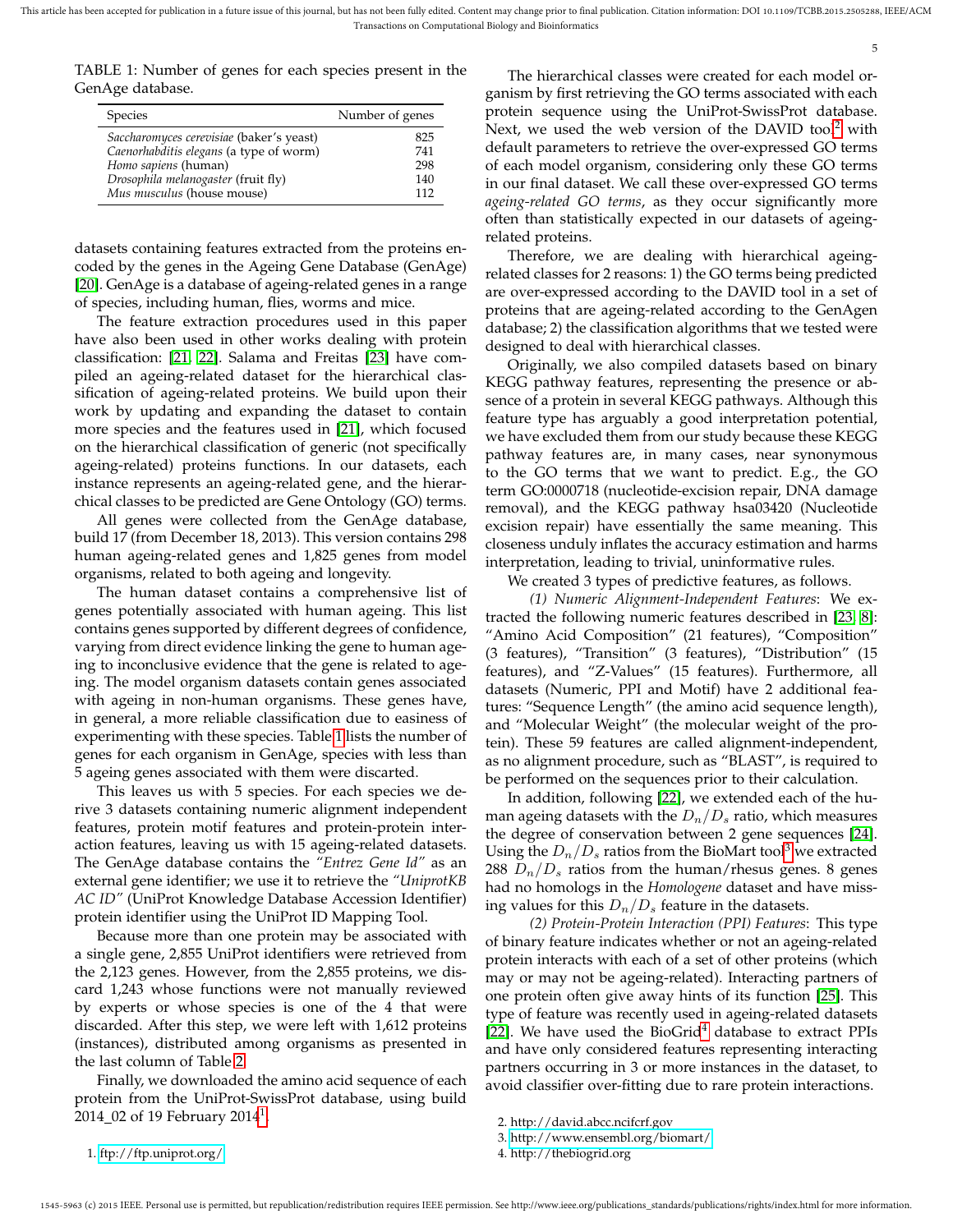6

TABLE 2: Number of features for each organism (dataset).

| <b>Species</b>           |         | Number of features |        | Number of |
|--------------------------|---------|--------------------|--------|-----------|
|                          | Numeric | <b>PPI</b>         | Motifs | instances |
| Caenorhabditis elegans   | 59      | 162                | 112    | 263       |
| Drosophila melanogaster  | 59      | 105                | 55     | 79        |
| Homo sapiens             | 60      | 2425               | 284    | 301       |
| Mus musculus             | 59      | 29                 | 40     | 107       |
| Saccharomyces cerevisiae | 59      | 4397               | 296    | 762       |

*(3) Protein Motif Features*: The binary motif features represent the presence or absence of a motif in a protein's amino acid sequence. A motif is a template describing similar sequences of amino acids that occur recurrently in proteins. Motifs serve as a high-level representation of a protein and it is expected that proteins sharing some specific motifs share similar functions. We have used the same 4 motif datasets investigated in [8]: Interpro [26], Pfam [27], Prosite [28], PRINTS [29]. We have only considered motifs occurring in at least 3 proteins (instances) in the dataset, to avoid overfiting as mentioned earlier.

Table 2 shows the number of features of each dataset type and model organism.

#### **5 COMPUTATIONAL RESULTS**

In this section we present the evaluation of the predictive performance and run time of the 5 hierarchical classification algorithms used in our experiments: the Predictive Clustering Tree (PCT) algorithm, the Hierarchical Dependence Network (HDN) algorithm, the hybrid HDN-PCT algorithm, the Local Hierarchical Classification (LHC) algorithm, and the new hybrid LHC-PCT proposed in this work. Our hybrid algorithms were implemented in the Python programming language. We use the SVM from libSVM [30]. The PCT is implemented in Java and the CFS implementation comes from WEKA.

We have also tested two variations in each of the 4 hierarchical classification algorithms building local classifiers (i.e., all algorithms except the stand-alone PCT): first, we have varied the base local classification algorithm, testing Naive Bayes (NB) and Support Vector Machine (SVM) algorithms. We have chosen these algorithms for their complementary pros and cons: SVM is a complex algorithm having a high predictive performance but producing black-box models, that are difficult to interpret. Additionally SVM can have a significantly lengthy training time. The NB algorithm, on the other hand, is a simple and fast algorithm that produces potentially interpretable models.

Second, we have tested the effect of using the Correlation-based Feature Selection (CFS) algorithm to reduce the number of features available to each local base classification algorithm. CFS takes into account interactions among features and discards redundant features. This is particularly important for the NB algorithm, as over-counting the evidence given by highly correlated features is known to decrease NB's predictive accuracy.

To estimate predictive accuracy we have used 10-fold cross-validation, i.e., we randomly divided each dataset in 10 disjoint folds, train the classification algorithms using 9 folds and test them using the held-out fold. This procedure is repeated 10 times, each time with a different held-out fold, and the results averaged. Tuning of the algorithms' parameters is done using only the training folds.

#### **5.1 Predictive Performance Evaluation**

We have used three measures of predictive accuracy:  $AU(PRC)$ ,  $AUPRC_w$ , and  $AUPRC$  [9]. These measures are variations of the hierarchical version of the AUPRC (Area Under the Precision Recall Curve) measure, which is used for classifiers with probabilistic outputs. For each class and for each instance, we construct a PR curve (a plot of the classifier's precision as a function of its recall) by thresholding the output (class probability) of the classifier using values in the interval  $[0, 1]$ . Each threshold is associated with a value of precision and recall, corresponding to a point in the PR space. To obtain a single performance measure from the curve, we calculate the area under the curve using a trapezoidal approximation [31]. A perfect classifier would have an  $AUPRC$  of 1.0.

To calculate  $AU(PRC)$ , we use the hierarchical versions of precision and recall for a fixed threshold, defined as:

$$
hP \equiv \frac{\sum_j |P_j \cap T_j|}{\sum_j |P_j|}
$$
 and 
$$
hR \equiv \frac{\sum_j |P_j \cap T_j|}{\sum_j |T_j|}.
$$

Where  $P_j$  is the set of predicted classes of the j-th instance and  $T_j$  is the set of true classes of the *j*-th instance.

To calculate  $\overline{AUPRC}$  we average all the class-wise AUPRC performances. Similarly, to calculate  $\overline{AUPRC}_{w}$ , we calculate the  $AUPRC$  of each class and then the average over all classes weighted by the number of instances in each class, that is,  $\overline{AUPRC_w} \equiv \frac{\sum_i AUPRC_i \times S_i}{\sum_i S_i}$ ; where  $S_i$  is the number of instances in the  $i$ -th class.

Tables 3 to 5 report the results for each of the three evaluation measures. Underlined values represent the best predictive accuracy results in each row, i.e., across several hierarchical classifiers varying the base classifier (SVM or NB) and using or not CFS, for each combination of organism and dataset types. The last row in each table shows the mean rank of a particular combination of hierarchical classifier, using or not CFS and using SVM or NB as base classifier.

#### *5.1.1 Statistical Analysis*

We have used the Friedman test, as proposed in [32], to detect if there is any statistically significant difference among the accuracies of the 5 hierarchical classification algorithms for each of the 12 combinations of two base classifiers, 3 performance measures and using or not the CFS feature selection method. Table 6 shows the values of the Iman statistic (used by the Friedman test), the larger the Iman statistic, the larger the difference of predictive accuracies between the classifiers. Numbers in bold denote that the Friedman test has detected some statistically significant difference among the classifiers. For the 11 results with statistically significant differences, we perform the *Hochberg* post-hoc test to check if there are statistical differences between the best performing classifier and the others. The results of the post-hoc test are presented in Figure 2. Asterisks indicate algorithms that are significantly statistically worse than the best performing algorithm (the control).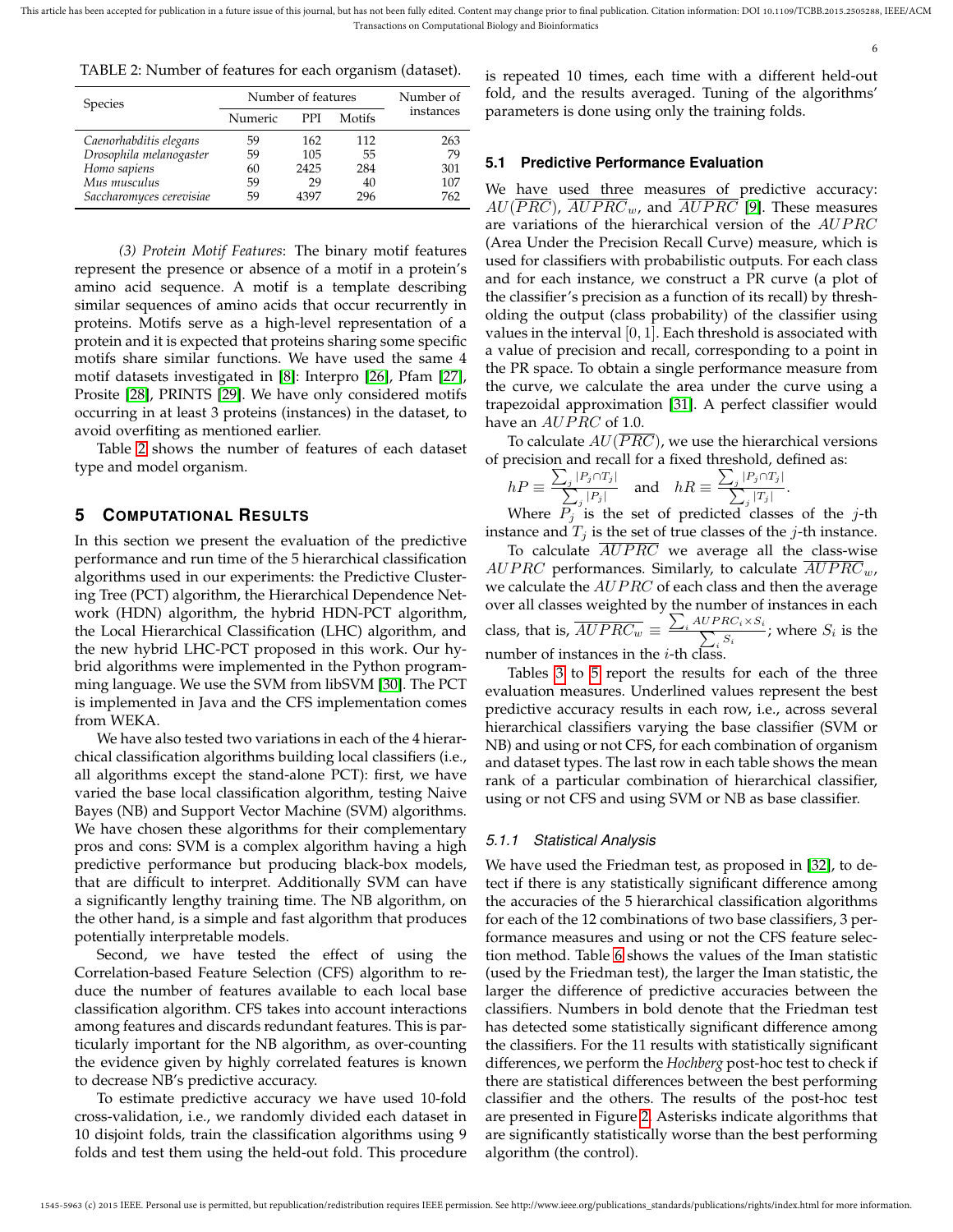|       |           |      |      |            | HDN-PCT |            |      |            | <b>HDN</b> |            |      |            | LHC-PCT |            |      |            | <b>LHC</b> |            |
|-------|-----------|------|------|------------|---------|------------|------|------------|------------|------------|------|------------|---------|------------|------|------------|------------|------------|
| Org.  | Feat.     | PCT  |      | No CFS     |         | <b>CFS</b> |      | No CFS     |            | <b>CFS</b> |      | No CFS     |         | <b>CFS</b> |      | No CFS     |            | <b>CFS</b> |
|       |           |      | NB   | <b>SVM</b> | NB      | <b>SVM</b> | NB   | <b>SVM</b> | NB         | <b>SVM</b> | NB   | <b>SVM</b> | NB      | <b>SVM</b> | NB   | <b>SVM</b> | NB         | <b>SVM</b> |
| worm  | Num.      | 41.1 | 34.5 | 39.9       | 33.5    | 39.1       | 34.4 | 39.6       | 33.5       | 39.2       | 37.8 | 44.0       | 39.5    | 41.7       | 37.8 | 44.0       | 39.5       | 41.7       |
|       | PPI       | 41.3 | 34.9 | 38.3       | 35.4    | 39.5       | 30.1 | 38.0       | 32.9       | 38.4       | 39.2 | 40.6       | 40.7    | 40.6       | 35.8 | 41.5       | 40.7       | 41.1       |
|       | Motifs    | 48.5 | 44.2 | 46.9       | 43.5    | 47.7       | 36.0 | 42.1       | 36.3       | 40.6       | 47.8 | 48.6       | 49.3    | 48.8       | 41.1 | 43.9       | 44.7       | 43.0       |
| fly   | Num.      | 42.1 | 40.9 | 41.9       | 41.8    | 41.7       | 42.3 | 43.8       | 43.6       | 43.6       | 40.7 | 42.1       | 41.8    | 41.8       | 42.1 | 44.0       | 43.6       | 43.7       |
|       | PPI       | 49.2 | 49.2 | 49.2       | 49.2    | 49.2       | 43.2 | 44.0       | 44.3       | 43.9       | 49.2 | 49.2       | 49.2    | 49.2       | 43.0 | 44.0       | 44.5       | 44.2       |
|       | Motifs    | 45.8 | 45.8 | 45.8       | 45.8    | 45.8       | 43.1 | 44.1       | 43.8       | 43.8       | 45.7 | 45.8       | 45.8    | 45.8       | 43.2 | 44.0       | 44.1       | 44.0       |
| human | Num.      | 45.5 | 25.2 | 40.0       | 24.4    | 41.3       | 23.0 | 39.8       | 21.7       | 41.0       | 38.9 | 46.8       | 43.6    | 45.7       | 39.2 | 47.5       | 43.8       | 46.3       |
|       | PPI       | 47.3 | 42.9 | 45.7       | 42.9    | 43.7       | 30.1 | 44.4       | 32.8       | 44.0       | 45.2 | 45.9       | 46.0    | 45.1       | 41.3 | 48.4       | 42.4       | 46.2       |
|       | Motifs    | 47.2 | 29.7 | 48.3       | 29.1    | 43.1       | 25.3 | 48.7       | 26.2       | 42.3       | 43.4 | 49.8       | 47.7    | 46.9       | 40.6 | 50.2       | 46.9       | 47.2       |
| mouse | Num.      | 46.6 | 40.8 | 44.9       | 41.1    | 44.5       | 40.2 | 44.9       | 40.7       | 44.5       | 42.0 | 47.1       | 45.7    | 46.3       | 42.0 | 47.1       | 45.7       | 46.3       |
|       | PPI       | 45.6 | 42.6 | 45.7       | 42.4    | 44.9       | 42.0 | 46.2       | 41.3       | 45.2       | 45.9 | 46.6       | 46.3    | 46.0       | 46.1 | 47.9       | 46.9       | 46.6       |
|       | Motifs    | 46.6 | 38.9 | 46.8       | 41.3    | 44.8       | 39.0 | 46.9       | 41.2       | 44.7       | 42.9 | 47.5       | 46.5    | 45.9       | 42.9 | 47.5       | 46.5       | 45.9       |
| yeast | Num.      | 42.6 | 29.8 | 37.9       | 29.5    | 38.4       | 28.8 | 33.8       | 27.6       | 34.7       | 36.8 | 45.2       | 40.5    | 43.6       | 35.0 | 47.1       | 36.8       | 45.6       |
|       | PPI       | 44.9 | 35.4 | 42.4       | 37.7    | 41.6       | 33.4 | 41.8       | 37.6       | 43.3       | 42.0 | 46.3       | 44.0    | 45.0       | 40.7 | 46.6       | 45.4       | 47.7       |
|       | Motifs    | 42.4 | 31.8 | 39.0       | 31.7    | 38.5       | 24.2 | 39.7       | 23.8       | 32.1       | 41.2 | 43.5       | 43.8    | 43.1       | 38.6 | 44.7       | 43.9       | 43.8       |
|       | Avg. Rank | 5.3  | 13.3 | 7.4        | 12.7    | 9.5        | 15.8 | 8.9        | 15.1       | 11.1       | 10.2 | 3.7        | 5.7     | 6.1        | 12.5 | 3.3        | 7.0        | 5.5        |

TABLE 3: Predictive accuracy results with the  $AU(PRC)$  measure (%).

| TABLE 4: Predictive accuracy results with the $AUPRC_w$ measure (%). |  |
|----------------------------------------------------------------------|--|
|----------------------------------------------------------------------|--|

1545-5963 (c) 2015 IEEE. Personal use is permitted, but republication/redistribution requires IEEE permission. See http://www.ieee.org/publications\_standards/publications/rights/index.html for more information.

1545-5963 (c) 2015 IEEE. Personal use is permitted, but republication/redistribution requires IEEE permission. See http://www.iee.exg/publications\_standards/publications/rights/index.html for more information.

|       |           |            |      |            | HDN-PCT |            |      | <b>HDN</b> |      |            |      |            | LHC-PCT |            |      |            | <b>LHC</b> |            |
|-------|-----------|------------|------|------------|---------|------------|------|------------|------|------------|------|------------|---------|------------|------|------------|------------|------------|
| Org.  | Feat.     | <b>PCT</b> |      | No CFS     |         | <b>CFS</b> |      | No CFS     |      | <b>CFS</b> |      | No CFS     |         | <b>CFS</b> |      | No CFS     |            | <b>CFS</b> |
|       |           |            | NB   | <b>SVM</b> | NB      | <b>SVM</b> | NΒ   | <b>SVM</b> | NB   | <b>SVM</b> | NB   | <b>SVM</b> | NB      | <b>SVM</b> | NB   | <b>SVM</b> | NB         | <b>SVM</b> |
| worm  | Num.      | 31.9       | 31.8 | 31.8       | 31.9    | 31.8       | 31.6 | 31.6       | 31.4 | 30.2       | 31.8 | 31.9       | 31.9    | 31.8       | 31.8 | 32.7       | 31.9       | 31.0       |
|       | PPI       | 33.4       | 31.6 | 31.6       | 31.6    | 31.2       | 30.8 | 30.6       | 30.5 | 30.0       | 32.9 | 32.4       | 33.5    | 33.4       | 32.2 | 31.6       | 32.1       | 32.2       |
|       | Motifs    | 34.6       | 34.1 | 34.6       | 34.1    | 33.9       | 32.3 | 33.1       | 31.5 | 31.8       | 34.9 | 34.1       | 35.2    | 34.7       | 34.3 | 33.3       | 33.7       | 33.0       |
| fly   | Num.      | 39.8       | 39.8 | 39.8       | 39.8    | 39.8       | 38.5 | 38.4       | 38.5 | 38.4       | 39.8 | 39.8       | 39.8    | 39.8       | 38.5 | 38.4       | 38.6       | 38.4       |
|       | PPI       | 40.9       | 40.9 | 40.9       | 40.9    | 40.9       | 38.5 | 38.6       | 38.5 | 38.5       | 40.9 | 40.9       | 40.9    | 40.9       | 38.5 | 38.5       | 38.5       | 38.4       |
|       | Motifs    | 40.4       | 40.4 | 40.4       | 40.4    | 40.4       | 38.4 | 38.4       | 38.4 | 38.3       | 40.4 | 40.4       | 40.4    | 40.4       | 38.6 | 38.3       | 38.5       | 38.6       |
| human | Num.      | 36.0       | 35.9 | 36.0       | 35.9    | 35.9       | 34.7 | 34.2       | 34.1 | 33.2       | 36.0 | 36.0       | 36.0    | 36.0       | 35.1 | 36.1       | 35.4       | 34.3       |
|       | PPI       | 38.2       | 38.3 | 38.0       | 38.3    | 37.6       | 39.2 | 39.0       | 39.4 | 37.8       | 38.2 | 37.9       | 38.3    | 38.0       | 40.0 | 39.5       | 40.1       | 39.1       |
|       | Motifs    | 38.6       | 37.8 | 39.1       | 37.4    | 36.9       | 36.9 | 39.1       | 36.7 | 35.6       | 39.5 | 39.1       | 39.4    | 39.2       | 38.8 | 39.2       | 38.9       | 38.6       |
| mouse | Num.      | 37.6       | 37.6 | 37.6       | 37.6    | 37.6       | 36.9 | 36.8       | 36.6 | 36.2       | 37.6 | 37.6       | 37.6    | 37.6       | 36.7 | 36.8       | 37.1       | 36.2       |
|       | PPI       | 39.2       | 38.9 | 39.1       | 38.8    | 38.6       | 37.5 | 37.6       | 37.2 | 37.1       | 39.2 | 38.9       | 39.7    | 39.6       | 38.3 | 37.3       | 38.4       | 38.4       |
|       | Motifs    | 37.8       | 38.1 | 38.5       | 37.5    | 37.9       | 36.9 | 37.3       | 36.5 | 36.6       | 38.7 | 38.1       | 38.2    | 38.2       | 37.8 | 37.3       | 37.6       | 37.6       |
| yeast | Num.      | 32.2       | 32.1 | 32.3       | 31.9    | 31.9       | 32.3 | 30.8       | 31.9 | 30.0       | 32.4 | 32.6       | 32.4    | 32.1       | 33.8 | 35.6       | 33.3       | 33.8       |
|       | PPI       | 36.6       | 36.2 | 36.2       | 36.5    | 36.0       | 36.6 | 36.5       | 39.5 | 37.9       | 36.3 | 36.3       | 36.5    | 36.0       | 37.4 | 36.5       | 40.6       | 38.3       |
|       | Motifs    | 31.6       | 30.0 | 31.3       | 29.7    | 30.6       | 30.2 | 33.1       | 30.1 | 30.2       | 31.9 | 31.4       | 32.3    | 32.1       | 33.1 | 33.6       | 33.3       | 32.5       |
|       | Avg. Rank | 6.5        | 8.7  | 7.5        | 9.1     | 10.2       | 11.8 | 11.6       | 13.6 | 15.4       | 5.4  | 6.9        | 4.3     | 6.2        | 8.7  | 8.5        | 7.8        | 10.6       |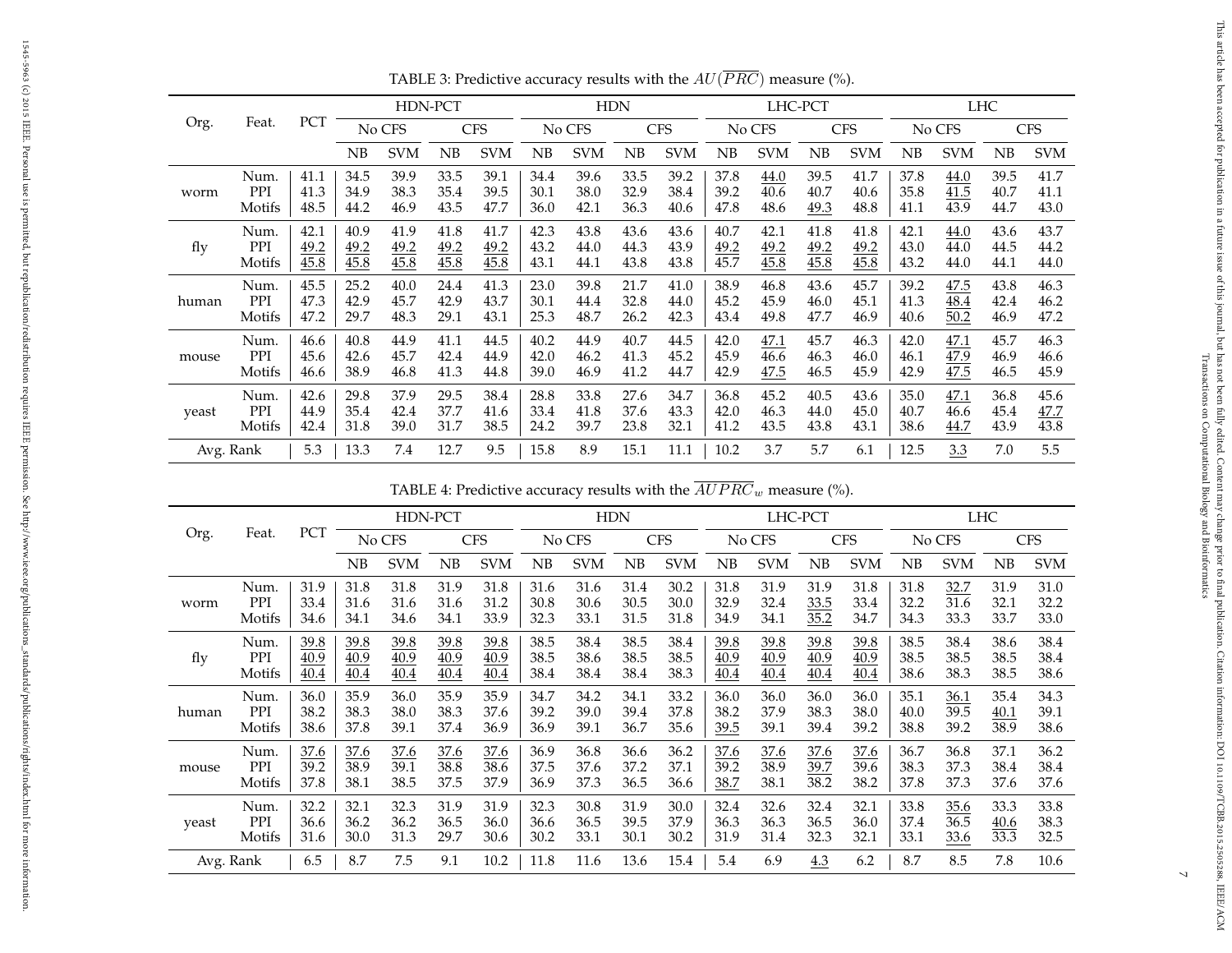8

|              |                                                                                                                                                                                                                                                                                                                                                                                                                                                                   |                                           |                         | HDN-PCT                                                                                                                                                                                                                                                                                                             |                                           |                                     |                            | <b>NGH</b>       |                            |                     |                     | LHC-PCT                      |                     |                              |                                                       | LHC                         |                                                                  |                                                |
|--------------|-------------------------------------------------------------------------------------------------------------------------------------------------------------------------------------------------------------------------------------------------------------------------------------------------------------------------------------------------------------------------------------------------------------------------------------------------------------------|-------------------------------------------|-------------------------|---------------------------------------------------------------------------------------------------------------------------------------------------------------------------------------------------------------------------------------------------------------------------------------------------------------------|-------------------------------------------|-------------------------------------|----------------------------|------------------|----------------------------|---------------------|---------------------|------------------------------|---------------------|------------------------------|-------------------------------------------------------|-----------------------------|------------------------------------------------------------------|------------------------------------------------|
| Org.         | Feat.                                                                                                                                                                                                                                                                                                                                                                                                                                                             | PCT                                       |                         |                                                                                                                                                                                                                                                                                                                     |                                           | CFS                                 | No CFS                     |                  |                            | CES                 |                     | No CFS                       |                     | CFS                          | $\frac{1}{2}$                                         | C <sub>H</sub> S            |                                                                  | <b>GES</b>                                     |
|              |                                                                                                                                                                                                                                                                                                                                                                                                                                                                   |                                           | $\Xi$                   | $\frac{N\sigma\,CB\overline{S}}{B\overline{S}VM}$                                                                                                                                                                                                                                                                   | Ë                                         | <b>NNS</b>                          | Ë                          | <b>N/S</b>       | Ë                          | <b>NNS</b>          | Ë                   | <b>NNS</b>                   | Ë                   | NNS                          | Ë                                                     | <b>NNS</b>                  | Ë                                                                | <b>NNS</b>                                     |
| worm         | Num.<br>PPI<br>Motifs                                                                                                                                                                                                                                                                                                                                                                                                                                             | $\frac{6}{9}$ $\frac{8}{9}$ $\frac{5}{9}$ | <u>915 13</u><br>915 19 |                                                                                                                                                                                                                                                                                                                     | $\frac{6}{9}$ $\frac{6}{9}$ $\frac{3}{9}$ | $rac{6}{9}$ $rac{6}{9}$ $rac{4}{9}$ | 8.5<br>8.6<br>8.9          | 8867             | $8.58$<br>$8.58$           | $8.340$<br>$8.9$    | $\frac{9.6}{9.8}$   | $\frac{6}{96}$ $\frac{3}{4}$ | $\frac{500}{900}$   |                              | 9.0<br>8.0<br>8.0                                     | $9.38 - 1$                  | 8.0.4<br>8.0.4                                                   |                                                |
| $\mathbb{H}$ |                                                                                                                                                                                                                                                                                                                                                                                                                                                                   | $\frac{335}{25}$                          | $\frac{23}{25}$         | $\frac{1}{2}$ $\frac{1}{2}$ $\frac{1}{2}$ $\frac{1}{2}$ $\frac{1}{2}$ $\frac{1}{2}$ $\frac{1}{2}$ $\frac{1}{2}$ $\frac{1}{2}$ $\frac{1}{2}$ $\frac{1}{2}$ $\frac{1}{2}$ $\frac{1}{2}$ $\frac{1}{2}$ $\frac{1}{2}$ $\frac{1}{2}$ $\frac{1}{2}$ $\frac{1}{2}$ $\frac{1}{2}$ $\frac{1}{2}$ $\frac{1}{2}$ $\frac{1}{2}$ | <u>nglaj</u><br>1954                      | $\frac{23}{25}$                     | $12.8$<br>$12.8$<br>$12.8$ | $12.8$<br>$12.8$ | $12.8$<br>$12.8$<br>$12.8$ | $12.8$<br>$12.8$    | $\frac{3354}{2}$    | $\frac{23}{25}$              | $\frac{3354}{21}$   | <u>န္ပုံစံ ၃၂ မျိုးမျိုး</u> | $12.8$<br>$12.8$<br>$12.8$                            | $12.8$<br>$12.8$<br>$12.8$  | $12.8$<br>$12.8$<br>$12.8$                                       | $8.592$<br>$9.2$<br>$12.8$<br>$12.8$<br>$12.8$ |
| human        | $\begin{tabular}{l} Nium.\\ \hline PPI\\ \hline Ncm.\\ \hline Num.\\ \hline PII\\ \hline M,\\ \hline PII\\ \hline PII\\ \hline PII\\ \hline M,\\ \hline PII\\ \hline M,\\ \hline M,\\ \hline M,\\ \hline M,\\ \hline M,\\ \hline M,\\ \hline M,\\ \hline M,\\ \hline M,\\ \hline M,\\ \hline M,\\ \hline M,\\ \hline M,\\ \hline M,\\ \hline M,\\ \hline M,\\ \hline M,\\ \hline M,\\ \hline M,\\ \hline M,\\ \hline M,\\ \hline M,\\ \hline M,\\ \hline M,\\ \h$ | 210.03<br>210.04                          | $\frac{94}{100}$        |                                                                                                                                                                                                                                                                                                                     | $\frac{9400}{100}$                        | $\frac{94}{90}$                     | 8.9.4<br>8.9.9             | $8.89$<br>9.9    | 8.594                      |                     | $\frac{940}{10.5}$  | $\frac{9400}{1004}$          | $\frac{9.4}{10.0}$  | $\frac{3125}{200}$           | $\begin{array}{c} 0.01 \\ -0.01 \\ -0.01 \end{array}$ | $9.1$<br>$9.0$              |                                                                  |                                                |
| mouse        |                                                                                                                                                                                                                                                                                                                                                                                                                                                                   | $\frac{13.2}{13.3}$                       | nin 3<br>710            |                                                                                                                                                                                                                                                                                                                     | $\frac{13.7}{13.2}$                       | $\frac{13.7}{13.2}$                 | 12.9<br>12.9<br>12.8       | 12.9<br>12.9     | $12.9$<br>$12.7$<br>$12.7$ | $\frac{12.8}{12.7}$ | $\frac{13.2}{13.5}$ | $\frac{13.7}{13.3}$          | $\frac{13.2}{13.4}$ | $\frac{13.2}{13.4}$          | $12.7$<br>$13.1$<br>$13.0$                            | $12.8$<br>$12.8$<br>$12.8$  | $\frac{30}{100}$ $\frac{20}{12}$ $\frac{20}{12}$ $\frac{20}{12}$ |                                                |
| yeast        | Num.<br>PPI<br>Motifs                                                                                                                                                                                                                                                                                                                                                                                                                                             | 0.900008                                  | 0,0,0<br>0,0,0<br>0,0   | 8.80                                                                                                                                                                                                                                                                                                                | $0.960$<br>7.0                            | $0.98$<br>$0.88$                    | $7.8$<br>$7.4$             | 7.300            | $7.8$<br>$10.7$            | 6072                | $8.0$<br>$8.0$      | 8.9<br>9.6<br>7.9            | $8.0$<br>$8.7$      | 0.90000                      |                                                       | $rac{6}{80}$<br>$rac{6}{8}$ | $rac{20}{80}$                                                    |                                                |
|              | Avg. Rank                                                                                                                                                                                                                                                                                                                                                                                                                                                         | 5.5                                       | 7.0                     | 6.4                                                                                                                                                                                                                                                                                                                 | 7.4                                       | 8.8                                 | 13.5                       | 13.8             | 14.3                       | 15.3                | 4.3                 | $\overline{61}$              | 3.8                 | 5.9                          | 9.1                                                   | 11.6                        | 8.7                                                              | $11.5$                                         |

TABLE 6: Iman statistic values. Critical value for  $\alpha = 0.05$ is 2.54. Values greater than the critical value (in bold face) mean that there is some statistically significant difference in the results. The larger the Iman statistic, the larger our confidence that the difference of predictive accuracies between the classifiers is not just due to chance.

| Configuration |            |         | Measures  |       |
|---------------|------------|---------|-----------|-------|
|               |            | AU(PRC) | $AUPRC_w$ | AUPRC |
| No CFS        | <b>SVM</b> | 10.83   | 2.10      | 11.16 |
|               | NB         | 20.56   | 5.44      | 15.06 |
| <b>CFS</b>    | <b>SVM</b> | 17.30   | 11.82     | 15.17 |
|               | NΒ         | 18.80   | 10.16     | 17.13 |

TABLE 7: Number of times an algorithm in a row was statistically significantly better than the one in a column for each predictive measure.

| Measure              |                                     | PCT. | HDN-<br>PCT | <b>HDN</b> | LHC-<br><b>PCT</b> | LHC. |
|----------------------|-------------------------------------|------|-------------|------------|--------------------|------|
| $AU(\overline{PRC})$ | <b>PCT</b><br>LHC-PCT<br><b>LHC</b> |      |             |            |                    |      |
| $\overline{AUPRC}_w$ | LHC-PCT                             |      |             |            |                    |      |
| AUPRC                | <b>PCT</b><br>LHC-PCT               |      |             |            |                    |      |

TABLE 8: PPI features with classification coverage  $> 0.5$  in the decision trees built by the PCT algorithm.

| Org.  | Rank                                       | Feat. Id.                                    | <b>Full Name</b>                                                                                                   | Score                        |
|-------|--------------------------------------------|----------------------------------------------|--------------------------------------------------------------------------------------------------------------------|------------------------------|
| Worm  | 1<br>$\overline{2}$                        | LET60<br>wei                                 | LEThal family member<br>Molecular weight                                                                           | 1.00<br>0.94                 |
| Fly   | 1<br>$\overline{2}$                        | AMN<br>len                                   | Amnesiac<br>Sequence length                                                                                        | 1.00<br>0.92                 |
| Human | 1<br>$\overline{2}$                        | <b>CREBBP</b><br>PTPN11                      | CREB binding prot.<br>Tyrosine-prot.<br>phos-<br>phatase non-rec. 11                                               | 1.00<br>0.83                 |
|       | 3<br>4<br>5                                | <b>TP53</b><br><b>VTN</b><br>NOTCH1          | Transf.-related Prot. 53<br>Vitronectin<br>Notch homolog 1                                                         | 0.76<br>0.52<br>0.51         |
| Mouse | 1<br>$\overline{2}$                        | <b>TP53</b><br>POU5F1                        | Transf. related prot. 53<br>POU domain, class 5, tran-<br>scription factor 1                                       | 1.00<br>0.92                 |
|       | 1<br>$\overline{2}$<br>3<br>$\overline{4}$ | HHT1<br>RPS17B<br>ATP <sub>6</sub><br>PIF1   | Histone H3<br>Ribosomal prot. 51<br>ATP synthase<br>PIF1 5'-To-3' DNA Heli-<br>case                                | 1.00<br>0.85<br>0.80<br>0.79 |
| Yeast | 5<br>6<br>7                                | FCY <sub>2</sub><br>CYR1<br>HOS <sub>2</sub> | Purine-cytosine permease<br>Adenylate cyclase<br>Hist. deacetylase and sub-<br>unit of Set3 and Rpd3L<br>complexes | 0.77<br>0.76<br>0.73         |
|       | 8<br>9<br>10                               | <b>VPS38</b><br>len<br>ATG12                 | Vacuolar<br>prot.<br>sorting-<br>assoc. prot. 38<br>Molecular length<br>Ubiquitin-like<br>prot.                    | 0.70<br>0.67<br>0.67         |
|       | 11                                         | IDH <sub>2</sub>                             | ATG12<br>Isocitrate dehydrogenase<br>(NAD) subunit 2, mito-<br>chondrial                                           | 0.56                         |
|       | 12                                         | BAS1                                         | Myb-like<br>DNA-binding<br>prot. BAS1                                                                              | 0.52                         |
|       | 13                                         | CLN1                                         | G1/S-specific<br>cyclin<br>CLN1                                                                                    | 0.51                         |

TABLE 5: Predictive accuracy results with the  $\overline{AUPRC}$  measure (%). TABLE 5: Predictive accuracy results with the  $AUPRC$  measure (%).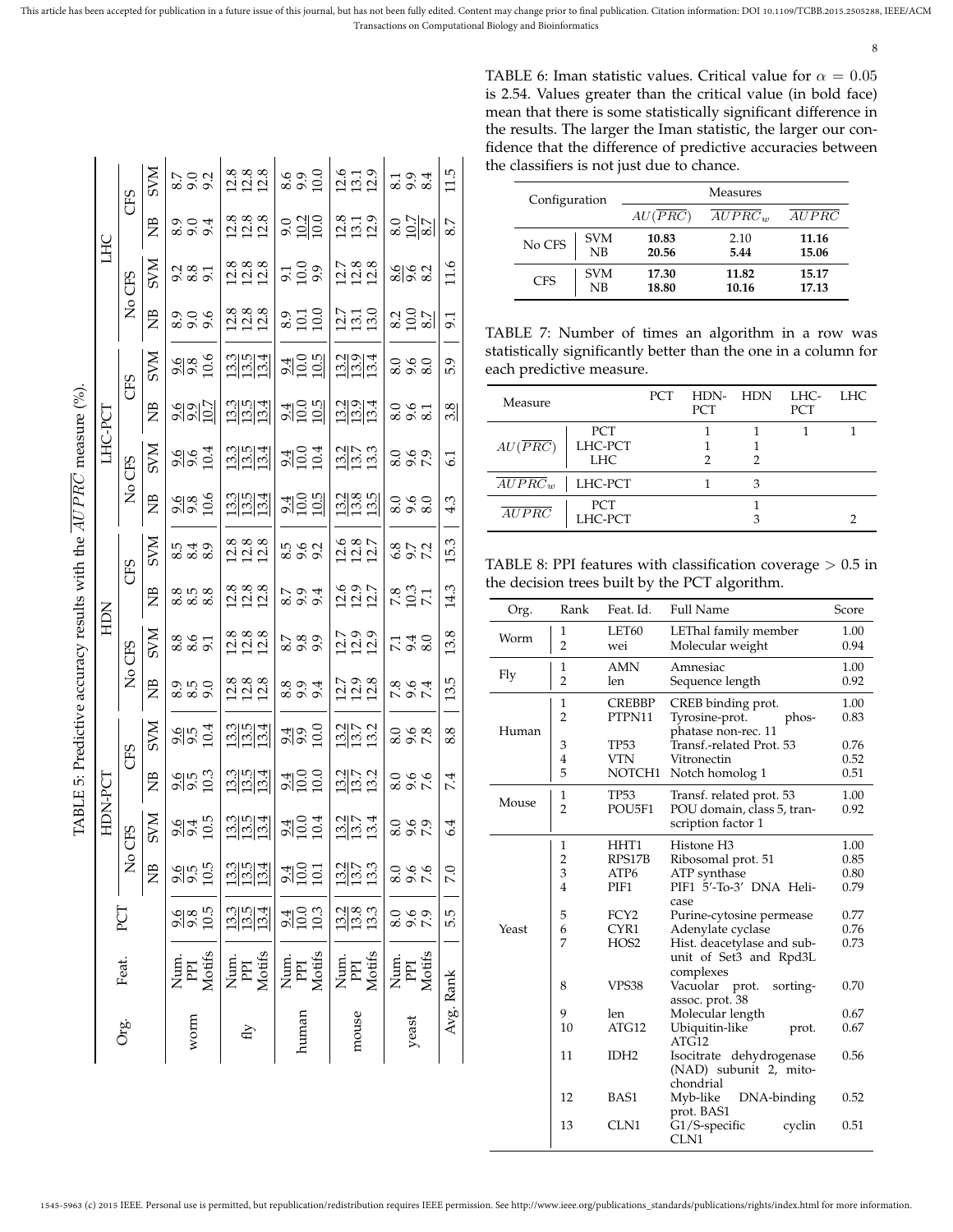TABLE 9: Minimum, maximum and mean of the training time in hours for the measure  $AU(PRC)$  when using NB as a base classifier, across all datasets.

| Algorithms     |            | Min.  | Max.  | Mean |
|----------------|------------|-------|-------|------|
| <b>PCT</b>     |            | 0.1   | 3.5   | 0.7  |
| <b>HDN-PCT</b> | No CFS     | 0.1   | 6.2   | 0.9  |
| (with NB)      | <b>CFS</b> | 0.1   | 446.5 | 34.6 |
| <b>HDN</b>     | No CFS     | 0.003 | 2.1   | 0.4  |
| (with NB)      | <b>CFS</b> | 0.05  | 576.6 | 63.0 |
| LHC-PCT        | No CFS     | 0.1   | 6.2   | 0.9  |
| (with NB)      | <b>CFS</b> | 0.1   | 402.1 | 33.4 |
| LHC.           | No CFS     | 0.003 | 5.0   | 0.5  |
| (with NB)      | <b>CFS</b> | 0.04  | 576.2 | 61.6 |

Figures 2(a) to 2(d) show the statistical analysis of the results considering the  $AU(\overline{PRC})$  measure. The PCT algorithm was significantly better than the other four classifiers when using NB and not using CFS (Figure 2(b)). However, the LHC algorithm had the best rank in two scenarios (Figures 2(a) and 2(c)), and was significantly better than two algorithms in each of these scenarios.

For the  $\overline{AUPRC}_w$  performance measure we can see in Figures 2(e), 2(f) and 2(g) that the LHC-PCT algorithm outperformed every other algorithm that we tested.

Finally, considering the measure  $\overline{AUPRC}$ , the LHC-PCT algorithm outperformed the PCT algorithm in 3 out of 4 occasions, being significantly better than the HDN algorithm in every test.

To summarize the results, we present in table 7 the overall number of times the best performing algorithm was significantly statistically better than each of the others with the measures  $AU(\overline{PRC})$ ,  $\overline{AUPRC}_w$  and  $\overline{AUPRC}$ . In the first row of Table 7, for the  $AU(\overline{PRC})$  measure, we can see that both PCT and LHC were statistically significantly better than another algorithm in 4 occasions, while the LHC-PCT algorithm in two occasions. In the second row of Table 7 we can see that LHC-PCT was statistically significantly better than another algorithm in 4 occasions, always in relation to the HDN algorithm. In the last row of Table 7 we can see that, once again, LHC-PCT had better performance than the HDN algorithm in 3 occasions, ranking as the best algorithm in 3 out of 4 times and being statistically significantly better than another algorithm 5 times.

Additionally, we have observed that different predictive accuracy measures tend to favor different types of PCT models (trees). Particularly, models trained at maximizing the  $AU(\overline{PRC})$  measure are shallower, and are degenerated (a tree with a single leaf node) more often than the others. Conversely, models trained maximizing the  $AUPRC$  predictive accuracy measure tend to be larger, with the  $AUPRC_w$ predictive accuracy measure in between the other two, considering PCT model size. If users of the PCT algorithm desire smaller and higher-level models they should set the parameter s using  $AU(\overline{PRC})$ , whereas more specific and larger models can be obtained using  $AUPRC$ .

#### **5.2 Training Runtime Analysis**

The merit of classification algorithms mainly rests on their predictive performances; however, for some applications,

TABLE 10: Minimum, maximum and mean of the training time in hours for the measure  $AU(PRC)$  when using SVM as a base classifier, across all datasets.

9

| Algorithms     |            | Min.  | Max.    | Mean |
|----------------|------------|-------|---------|------|
| PCT            |            | 0.1   | 3.5     | 0.7  |
| <b>HDN-PCT</b> | No CFS     | 0.1   | 4.4     | 0.8  |
| (with SVM)     | <b>CFS</b> | 0.1   | 443.0   | 34.6 |
| <b>HDN</b>     | No CFS     | 0.003 | 1.6     | 0.2  |
| (with SVM)     | <b>CFS</b> | 0.1   | 517.0   | 62.3 |
| LHC-PCT        | No CFS     | 0.1   | 4.5     | 0.8  |
| (with SVM)     | <b>CFS</b> | 0.1   | 409.7   | 32.4 |
| LHC.           | No CFS     | 0.002 | $1.6\,$ | 0.2  |
| (with SVM)     | <b>CFS</b> | 0.05  | 550.9   | 68.4 |

running time is also important. For this reason we present in Table 9 the training times of the algorithms that use NB as a base classifier and in Table 10 the algorithms that use SVM as a base classifier. These tables present, for each combination of hierarchical classification algorithm and whether or not it uses CFS, the minimum, maximum and average training times over all 15 datasets. Each algorithm was run on a Intel Xeon machine with clock speed of 2.27 GHz and 11 GB of RAM memory.

We present the training times in two different tables because the NB and SVM times are not comparable: NB was implemented in the Python programming language, which is generally slower than the C++ language used by the SVM algorithm (from LibSVM library). Also, due to lack of space, we present the training time of the algorithms only for the  $AU(PRC)$  evaluation measure. The training times for the other measures are similar and have the same patterns in terms of identifying faster and slower algorithms.

The tables show that the use of CFS increases training time significantly, as expected. When using the PCT hybrids (HDN-PCT and LHC-PCT) without CFS, the increase in training time in comparison with the training time of the PCT by itself is in general small (recall that in order to use the hybrid algorithms, a PCT model must be trained first). This means that our hybrid algorithms have compatible training times with the PCT algorithm when not using CFS.

#### **6 CLASSIFICATION MODEL INTERPRETATION**

In this section we interpret PCT models to extract potentially relevant ageing-related knowledge from them. It is worth noticing that interpreting the PCT models is valuable for the stand-alone PCT models and the hybrid algorithms that use the same PCT model as a base to induce further classification models (HDN-PCT and HLC-PCT).

#### **6.1 Feature Scores for the PCT Models**

One possibly useful information extractable from the PCT models is which features were more "useful" to the decision tree, i.e., features that were used more often to predict ageing-related GO terms. To achieve this, we calculated the "coverage score" for every feature present in the decision tree. Higher scores correspond to more useful features.

The coverage score of a given feature is calculated by building a PCT decision tree (model) using all available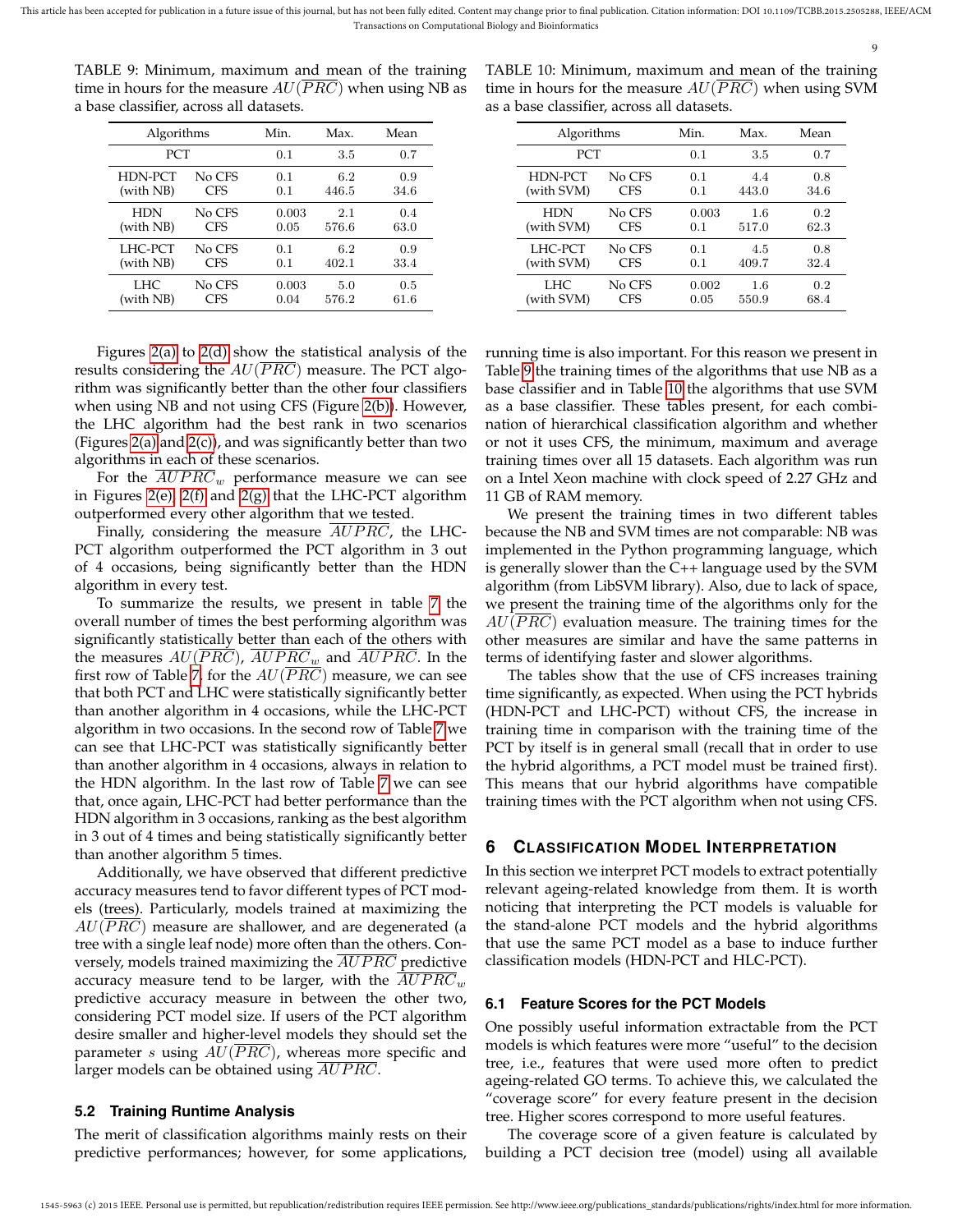

Fig. 2: Statistical analysis of the hierarchical classifiers varying the base classifiers, using or not CFS, and predictive accuracy measure. Numbers in the horizontal axis represent the mean rank of the hierarchical classifier. Algorithms with statistically significantly lower accuracy than the best hierarchical classifier (control algorithm) are marked with an asterisk.

instances in the entire dataset and dividing the number of instances that used that feature for their classification (i.e., the feature occurs in the path from the root to the leaf node where the instance is classified) by the total number of instances that were classified. In particular, a feature in the root node has the maximum coverage of 1, since that feature is used to classify all instances in the dataset; whereas features in deeper nodes have lower coverage, since they are used to classify fewer instances.

Table 8 presents the features with a coverage score greater than 0.5 in the PCT decision trees for the PPI dataset using the s-value that maximizes the  $AUPRC$  measure. We have chosen this measure because it generates larger decision trees, maximizing the opportunity of finding interesting relations between features and ageing-related GO terms. We focus on the PPI dataset because it has greater interpretability compared to the numeric and motif datasets.

Table 8 shows for each feature: its rank, from most relevant (1) to least relevant; the feature identifier; the full name of the feature; and the feature's coverage score.

Analysing the human dataset, the top-ranked PPI feature is represented by interaction with CREBBP (CREB binding protein), an acetyl transferase involved in the acetylation of histones and other proteins within the cell [33]. CREBBP has diverse functions and is important for development, physiology and disease. One of its targets is the FOXO transcription factor [34], a protein tightly linked to longevity and ageing in several species, including humans [35].

The gene that encodes the protein ranked second in this list is PTPN11 (protein tyrosine phosphatase, non-receptor type 11). Mutations in this gene are known to cause myeloid leukemia, dramatically reducing human life expectancy [36]. In particular, activating mutations in this gene have been shown in cell culture to cause proliferative arrest and senescence. The mechanisms of which could provide insight into the initial onset of PTPN11 related cancers [37].

10

The third-ranked feature represents interaction with TP53 (transformation-related Protein 53), commonly known as p53 and an important tumor suppressor that has been described as "the guardian of the genome". Its relationship with ageing is complex as decreased expression of the gene leads to tumor formation which increases mortality, but in contrast certain mutations in the gene have also been linked to increased life expectancy in humans [38]. Interestingly, interaction with TP53 was also selected as an important feature in the mouse dataset. This supports the hypothesis that this protein may play an important role in the prediction of ageing-related GO terms.

For the yeast, the top 13 features illustrate a wide variety of molecular interactions making it difficult to comment on individual processes. However, one of the top genes on the list is Ribosomal protein 51. Ribosomal proteins, via their role in translation, are strongly implicated in lifespan regulation in several species and represent a key mode of ageing modulation [39].

#### **6.2 Interpreting Classification Models**

In this section we present some classification models (decision trees) generated by the PCT algorithm and the analysis of some over-represented ageing-related GO terms in some leaf nodes of the decision tree. Recall that the PCT algorithm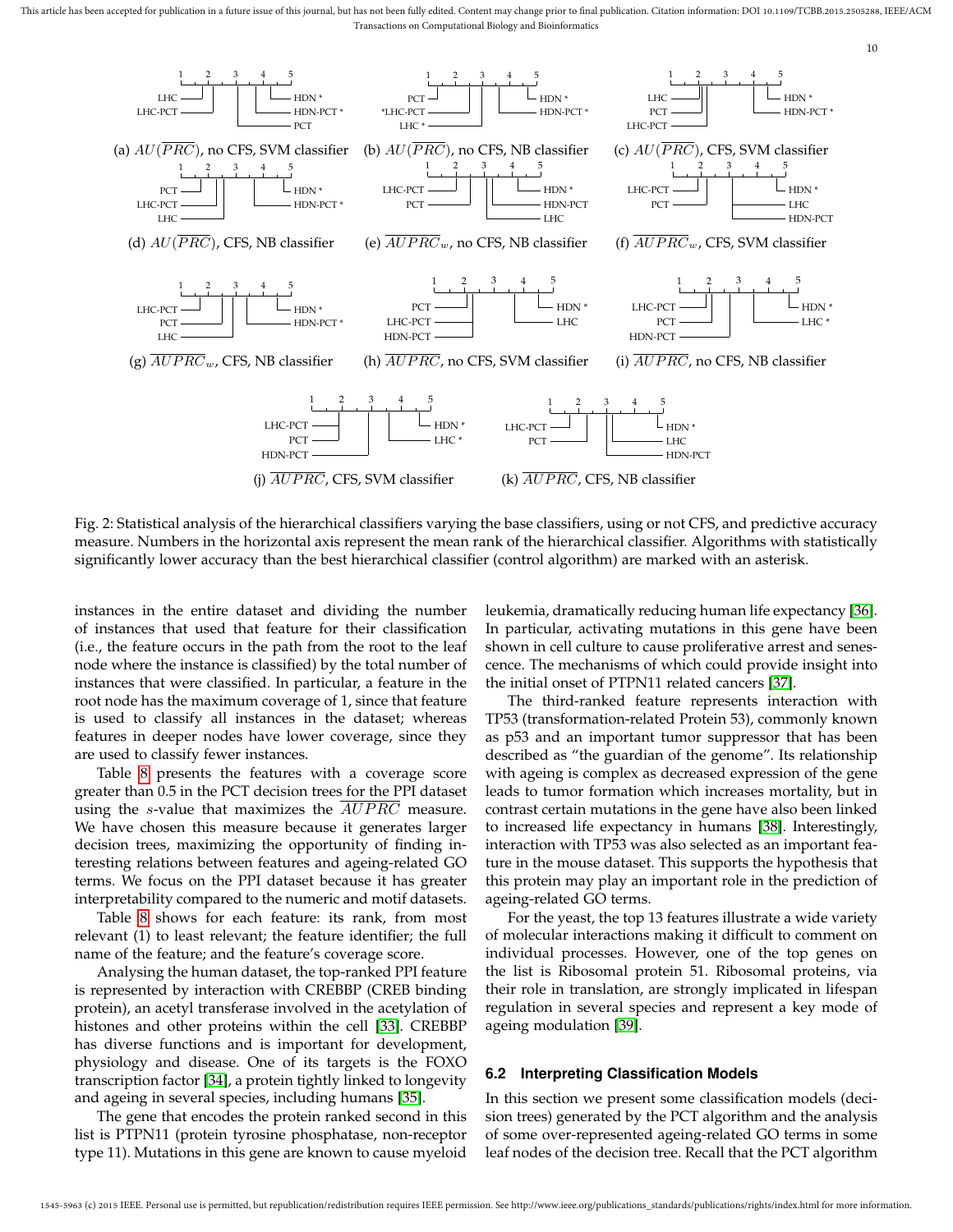generates a decision tree that contains, in each node, a test that splits the testing instances into two different paths. When an instance reaches a leaf node (a cluster), a class (GO term) probability vector is assigned to it.

We focus again on the PPI features, which are easier to interpret in comparison with the numeric and motif features, and we discard the human and yeast PCT trees (with 13 and 52 nodes, respectively), due to space limitation.

Figures 3 to 5 show some over-expressed GO terms and the decision tree generated by the PCT algorithm maximizing the  $\overline{AUPRC}$  measure for the worm, fly and mouse organisms, respectively. The choice of over-expressed GO terms in the tables in figures 3(b), 4(b) and 5(b) took into account both their small p-value and their relevance to ageing based on current biological knowledge.

In the models, the first number in the pair before the first decision split represents the a-priori mean entropy of the class-labels. Entropy is defined as:  $H(\hat{P}) = -\sum_i \tilde{P}_i \log(\hat{P}_i)$ , where  $\hat{P}_i$  is the proportion of instances with class i in the current node of the decision tree. Smaller entropy values represent sets of instances that have more separated (more reliably predicted) classes. The second number in the pair before the first decision split represents the total number of instances classified by the decision tree. In the leaf nodes, the pair of numbers represents the entropy and number of instances in the current leaf node.

In the decision tree shown in Figure 3(a), if a given protein does not interact with "LET60" (LEThal family member 60), then the protein is assigned to a cluster based on its molecular weight. In Figure 3(a) the number of proteins that do not interact with "LET60" is 246, almost all of the 263 instances, and the entropy value did not decrease significantly. Hence, *not* interacting with the "LET60" protein is not a good predictor of ageing-related GO terms. On the other hand, proteins that interact with both "LET60" and "LIN45" (assigned to cluster 3) have a much smaller class entropy compared to other clusters, indicating that these two protein interactions are relevant predictors of ageingrelated GO terms.

The table in Figure 3(b), below the decision tree, shows 3 over-expressed ageing-related GO terms in the clusters of the leaf nodes for the worm PPI dataset. This table shows: the cluster ID, the GO term id and name, and the probability that the number of occurrences of the GO term in the current cluster is greater than or equal to the number of observed occurrences, assuming that the occurrence of the GO term in an instance follows a Bernoulli distribution with the GO term's frequency in the training dataset used as the 'success' probability. The table also displays, before the GO terms of each cluster, the feature-based conditions in the decision tree that must be satisfied in order for an instance to be assigned to a particular cluster.

Considering the worm dataset, of the GO terms reaching a significance of  $10^{-4}$  or less, almost half related to developmental processes (full list not shown). This is not surprising as development and, more recently, growth, have been implicated in ageing related processes [40, 41]. The remaining significant GO terms were divided almost equally between involvement in either reproductive processes or signalling pathways. Again, it is difficult to argue against the importance of either of these in ageing, particularly the

latter where the use of genetics and molecular biology have allowed key ageing pathways to be dissected in worms [40].

Figure 3(b) suggests that the feature representing interaction with the "LET60" (LEThal family member 60) protein is a good predictor for GO terms related to organism development in worms. This is consistent with the fact that the let-60 gene encodes the *C. elegans* Ras protein, which is central to a variety of different signaling pathways. One of these is the RTK-Ras-ERK pathway, which is well conserved between species [42].

This pathway is critical during development and controls many biological processes during adulthood. Mutations in components of the RAS pathway are also implicated in many human syndromes and diseases, e.g. cancer [43].

In worms, let-60 is expressed in neural, muscle, and hypodermal lineages and its activity is required for proper larval development. It has also been linked to ageing and shown to promote longevity. Two suggested mechanisms for this are: 1) Promoting protein homeostasis via the ubiquitin proteosome system (UPS) [44]; and 2) Activation of the transcription factor SKN-1, which represses insulin-like peptide expression and down regulates the insulin signalling pathway [45]. There are also other, less direct, implications that Ras acts to control ageing and healthspan. Thus, it is interesting that (based on the large coverage score) interaction with LET60 is the most important discriminator for ageing-related GO terms in the worm PPI dataset.

( Ent . : 7 7 . 5 0 , *# I n s t . : 2 6 3 )* LET60 = No ( 7 4 . 9 2 , 2 4 6 ) | wei > 9 6 7 5 3. 6 9 ( 8 8 . 0 6 , 5 3 ) | Cl u s t e r 0 | wei <= 9 6 7 5 3. 6 9 ( 6 8 . 5 1 , 1 9 3 ) | Cl u s t e r 1 LET60 = Yes ( 6 9 . 4 1 1 7 ) | LIN45 = No ( 6 6 . 7 7 , 1 2 ) | Cl u s t e r 2 | LIN45 = Yes ( 3 4 . 7 7 , 5 ) | Cl u s t e r 3

(a) PCT classification model for the worm PPI dataset.

|               | Clust. GO term                          | p-value                   |
|---------------|-----------------------------------------|---------------------------|
|               | IF LET $60$ = Yes AND LIN45 = No        |                           |
| $\mathcal{P}$ | GO:0050793 (Regulation of devel. proc.) | $10^{-4}$                 |
|               | IF LET $60 = Yes$ AND LIN $45 = Yes$    |                           |
| 3             | GO:0022414 (Reproductive process)       | $\frac{10^{-5}}{10^{-5}}$ |
|               | GO:0023052 (Signalling)                 |                           |

(b) Most statistically significant over-expressed ageing-related GO terms in PCT's leaf nodes for the worm PPI dataset.

Fig. 3: PCT model and over-expressed GO terms (classes) in the worm PPI dataset

Figure 4(a) shows the decision tree generated for the fly dataset, where interactions with the AMN (Amnesiac) protein greatly reduce the entropy of the class labels.

In the fly dataset, most over-represented GO terms (full list not shown) were involved in development, food recognition and behaviour, learning and memory. As with the worm, development and growth are not surprising. However, lifespan can be extended dramatically in a wide variety of organisms by reducing caloric intake [46]; thus it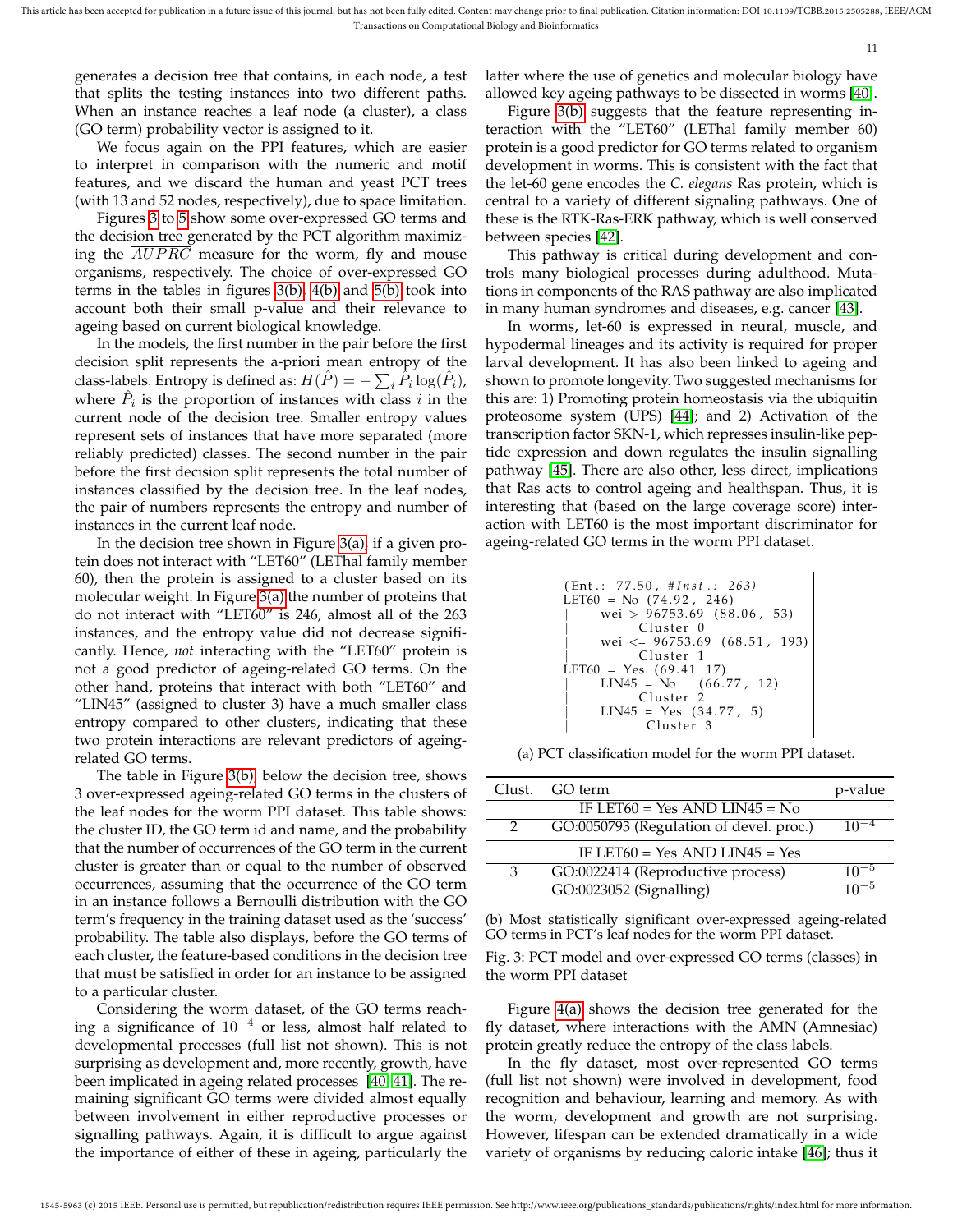is logical that feeding, and behaviour that influences this, would affect lifespan.

Interestingly, the over-expressed GO terms in cluster 2 are associated with brain development. In fact, AMN has been shown to be required for normal brain development, sleep regulation and adult memory consolidation [47]. Both sleep regulation and memory decline with age in a number of species, and indeed AMN is linked to these processes in an age-dependent fashion in drosophila [48]. Thus, it is interesting that this gene was identified as relevant.

| (115.88, 79)                 |
|------------------------------|
| $ AMN = No (112.60, 73)$     |
| len > 741.0 $(127.81, 20)$   |
| Cluster 0                    |
| len $\leq$ 741.0 (95.58, 53) |
| Cluster 1                    |
| $AMN = Yes (9.80, 6)$        |
| Cluster <sub>2</sub>         |

(a) PCT classification model for the fly PPI dataset.

| Clust. GO term                  | p-value   |
|---------------------------------|-----------|
| IF $AMN = Yes$                  |           |
| GO:0007631 (feeding behaviour)  | $10^{-6}$ |
| GO:0007613 (memory)             | $10^{-6}$ |
| GO:0048589 (devel. cell growth) | $10^{-5}$ |

(b) Most statistically significant over-expressed ageing-related GO terms in PCT's leaf nodes for the fly PPI dataset.

Fig. 4: PCT model and over-expresed GO terms (classes) in the fly PPI dataset

Figure 5(a) shows the decision tree built for the mouse dataset. There are fewer significant GO terms in the mouse dataset and these are enriched for terms implicated in a variety of different regulatory processes (full list not shown), i.e. apoptotic pathways, cell cycle and regulation of gene expression. This contrasts with the worm and fly data where "developmental processes" predominate. However, it does complement the analysis based on feature coverage scores, showing that interaction with p53 (a key signalling molecule) is important for ageing in humans and mice.

#### **7 CONCLUSION AND FUTURE WORK**

We have compared the predictive performance of 5 types of probabilistic hierarchical classification algorithms in 15 ageing-related datasets. Studies that compare several algorithms and datasets on the task of hierarchical classification of biological data are uncommon, one exception is [49], which focuses on a different type of hierarchical classification algorithms. We have also proposed ways to interpret the generated decision tree models to possibly get biological insights about the ageing process. This kind of interpretation is hardly found in works on hierarchical classification (with a few exceptions such as [50]), presumably due to the large number of class labels; but we have shown how such interpretation can produce comprehensible patterns.

We have concluded that overall, taking into account the results across the 15 datasets used in our experiments, among the classifiers that we tested for this type of problem, the LHC-PCT classifier was the best regarding predictive

| (190.68 107)               |
|----------------------------|
| $TP53 = No (180.25, 98)$   |
| POU5F1 = No $(178.78, 92)$ |
| Cluster <sub>0</sub>       |
| POU5F1 = $Yes (96.07.6)$   |
| Cluster 1                  |
| $TP53 = Yes (190.97.9)$    |
| Cluster <sub>2</sub>       |

12

(a) PCT classification model for the mouse PPI dataset.

|                                     | Clust. GO term                       | p-value   |  |  |  |
|-------------------------------------|--------------------------------------|-----------|--|--|--|
| IF $TP53 = Yes$                     |                                      |           |  |  |  |
| 2                                   | GO:051726 (regulation of cell cycle) | $10^{-5}$ |  |  |  |
|                                     | GO:008630<br>(intrinsic<br>apoptotic | $10^{-4}$ |  |  |  |
|                                     | signalling pathway in response to    |           |  |  |  |
|                                     | DNA damage)                          |           |  |  |  |
| GO:010468 (reg. of gene expression) |                                      | $10^{-5}$ |  |  |  |

(b) Most statistically significant over-expressed ageing-related GO terms in PCT's leaf nodes for the mouse PPI dataset.

Fig. 5: PCT model and over-expresed GO terms (classes) in the mouse PPI dataset

accuracy in the  $\overline{AUPRC}_w$  and  $\overline{AUPRC}$  measures, having the best mean rank in 6 out of 7 experiments. Considering the  $AU(PRC)$  measure, two different algorithms were the best performing (LHC and PCT). Only one algorithm (PCT) was statistically significantly better than all the others.

According to our tests, using the CFS algorithm to select features in a pre-processing step improved the predictive accuracy of the hierarchical classification algorithms when using NB as a base classifier. Using CFS in this case resulted in better predictive accuracy results than not using CFS in 8 out of 12 tests. For SVM this result was not observed: using CFS only improved the performance in 3 out of 12 tests.

Regarding our datasets of ageing-related GO terms, our results show that besides being more difficult to interpret, overall the numerical features have inferior predictive accuracy compared to the PPI and protein motif features.

As expected, the predictive accuracies reported in Tables 3 to 5 vary across different species and different protein representations for the data of each species. Hence, for each accuracy measure, we can identify the "best" pair of species and representation as the pair leading to the highest average value of accuracy across the 17 algorithms.

This best pair of species and representation can be interpreted as the pair with the greatest predictive power in general, across all algorithms. According to this criterion, the best pair of species and protein representation in our experiments were the fly dataset using the PPI representation for measures  $AU(\overline{PRC})$  and  $\overline{AUPRC}_w$ , and the mouse dataset using the PPI representation for measure  $\overline{AUPRC}$ .

Analysing the training time of the algorithms we tested, we conclude that, when not using CFS, the time taken to run the hybrid HDN-PCT and LHC-PCT algorithms (which include the PCT run time and the HDN or LHC run time) is not much greater than the time to run only PCT. When using CFS, the training time of the algorithms is in general greatly incresead, which suggests that if smaller training times are important, one should use the algorithms without CFS.

For future work we plan to develop and test new varia-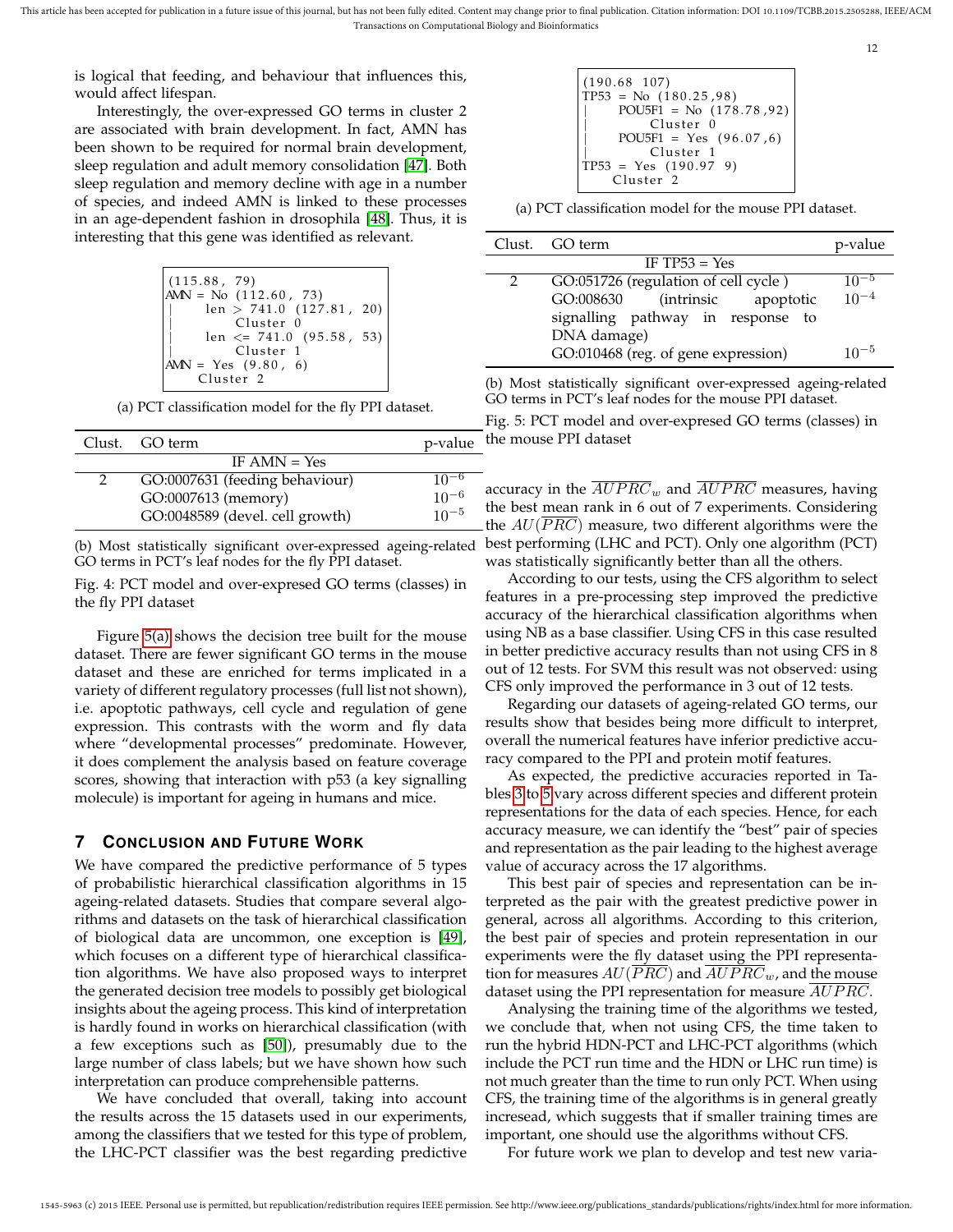tions of the HDN algorithm and apply them to the current and other (novel) ageing-related datasets.

**Acknowledgment**: The first author is financially supported by CAPES, a Brazilian research-support agency (process number 0653/13-6).

#### **REFERENCES**

- [1] J. a. P. de Magalhães, "The biology of ageing: a primer," in *An Introduction to Gerontology*, 1st ed., Cambridge, UK, 2011, ch. 2, pp. 22–47.
- [2] O. R. Jones *et al.*, "Diversity of ageing across the tree of life," *Nature*, vol. 505, no. 7482, pp. 169–173, Jan. 2014.
- [3] D. Friedman and T. Johnson, "A mutation in the age-1 gene in Caenorhabditis elegans lengthens life and reduces hermaphrodite fertility," *Genetics*, vol. 1988, no. 1, pp. 75–86, 1988.
- [4] H. M. Brown-Borg, Kurt E. Borg, Charles J. Meliska, and A. Bartke, "Dwarf mice and the ageing process," *Nature*, vol. 387, p. 33, 1996.
- [5] The Uniprot Consortium, "The Universal Protein Resource (UniProt) in 2010." *Nucleic Acids Research*, vol. 38, pp. D142–D148, Jan. 2010.
- [6] M. a. Harris *et al.*, "The Gene Ontology (GO) database and informatics resource." *Nucleic Acids Research*, vol. 32, no. Database issue, pp. D258–61, Jan. 2004.
- [7] C. Lin, Y. Zou, J. Qin, X. Liu, Y. Jiang, C. Ke, and Q. Zou, "Hierarchical classification of protein folds using a novel ensemble classifier," *PloS one*, vol. 8, no. 2, p. e56499, 2013.
- [8] C. N. Silla Jr. and A. A. Freitas, "A Survey of Hierarchical Classification Across Different Application Domains," *Data Mining and Knowledge Discovery*, vol. 44, no. 1-2, pp. 31–72, 2011.
- [9] C. Vens, J. Struyf, L. Schietgat, S. Dzeroski, and H. Blockeel, "Decision Trees for Hierarchical Multi-label Classification," *Machine Learning*, vol. 73, no. 2, pp. 185–214, Aug. 2008.
- [10] F. Fabris and A. A. Freitas, "Dependency Network Methods for Hierarchical Multi-label Classification of Gene Functions," *Proc. of the 2014 IEEE Computational Intelligence and Data Mining*, pp. 241–248, Dec. 2014.
- [11] M. A. Hall, "Correlation-based feature selection for machine learning," Ph.D. dissertation, The University of Waikato, New Zealand, 1999.
- [12] H. Blockeel, M. Bruynooghe, S. Dzeroski, J. Ramon, and J. Struyf, "Hierarchical Multi-Classification," in *Proceedings of the ACM SIGKDD 2002 workshop on multirelational data mining (MRDM 2002)*, 2002, pp. 21–35.
- [13] L. Schietgat, C. Vens, J. Struyf, H. Blockeel, D. Kocev, and S. Dzeroski, "Predicting gene function using hierarchical multi-label decision tree ensembles." *BMC Bioinformatics*, vol. 11, no. 2, pp. 1–14, Jan. 2010.
- [14] D. Heckerman, D. M. Chickering, C. Meek, R. Rounthwaite, and C. Kadie, "Dependency Networks for Inference, Collaborative Filtering, and Data Visualization," *Journal of Machine Learning Res.*, vol. 1, pp. 49–75, 2001.
- [15] Y. Guo and S. Gu, "Multi-Label Classification Using Conditional Dependency Networks," in *Proceedings of the 22nd International Joint Conference on Artificial Intelligence*, vol. 2, 2011, pp. 1300–1305.

[16] L. Li, L. Zhang, G. Li, and H. Wang, "Probabilistic classifier chain inference via gibbs sampling," in *Proc. of the 23rd ACM Inter. Conf. on Infor. and Know. Manag. (CIKM '14)*, New York, NY, USA, 2014, pp. 1855–1858.

13

- [17] L. Wei, M. Liao, Y. Gao, R. Ji, Z. He, and Q. Zou, "Improved and promising identification of human micrornas by incorporating a high-quality negative set," *Computational Biology and Bioinformatics, IEEE/ACM Transactions on*, vol. 11, no. 1, pp. 192–201, 2014.
- [18] J. Metz, A. A. Freitas, M. C. Monard, and E. A. Cherman, "A study on the selection of local training sets for hierarchical classification tasks," in *Proc. of the Brazilian National Meeting on Artificial Intelligence (ENIA-2011)*, Natal, RN, Brazil, 2011, pp. 572–583.
- [19] D. Gjorgjevkikj, G. Madjarov, and S. Dzeroski, "Hybrid Decision Tree Architecture Utilizing Local SVMs for Efficient Multi-Label Learning," *International Journal of Pattern Recognition and Artificial Intelligence*, vol. 27, no. 07, p. 1351004, Aug. 2013.
- [20] R. Tacutu, T. Craig, A. Budovsky, D. Wuttke, G. Lehmann, D. Taranukha, J. Costa, V. E. Fraifeld, and J. a. P. de Magalhães, "Human Ageing Genomic Resources: integrated databases and tools for the biology and genetics of ageing." *Nucleic Acids Research*, vol. 41, pp. D1027–D1033, Jan. 2013.
- [21] C. N. Silla Jr. and A. A. Freitas, "Selecting different protein representations and classification algorithms in hierarchical protein function prediction," *Intelligent Data Analysis*, vol. 15, no. 6, pp. 979–999, 2011.
- [22] A. A. Freitas, O. Vasieva, and J. P. de Magalhães, "A data mining approach for classifying DNA repair genes into ageing-related or non-ageing-related." *BMC Genomics*, vol. 12, no. 1, p. 27, Jan. 2011.
- [23] K. M. Salama and A. A. Freitas, "ACO-Based Bayesian Network Ensembles for the Hierarchical Classification of Ageing-Related Proteins," in *Evo. Comp., Mach. Learning and Data Mining in Bioinformatics*, ser. Lecture Notes in Computer Science, 2013, vol. 7833, pp. 80–91.
- [24] Z. Yang and J. P. Bielawski, "Statistical methods for detecting molecular adaptation," *Trends in Ecology & Evolution*, vol. 15, no. 12, pp. 496–503, Dec. 2000.
- [25] R. Sharan, I. Ulitsky, and R. Shamir, "Network-based prediction of protein function," *Molecular Systems Biology*, vol. 3, no. 1, 2007.
- [26] S. Hunter *et al.*, "Interpro in 2011: new developments in the family and domain prediction database," *Nucleic Acids Research*, vol. 40, no. D1, pp. D306–D312, 2012.
- [27] R. D. Finn *et al.*, "The Pfam protein families database," *Nuc. Ac. Res.*, vol. 36, no. suppl 1, pp. D281–D288, 2008.
- [28] C. J. A. Sigrist, E. de Castro, L. Cerutti, B. A. Cuche, N. Hulo, A. Bridge, L. Bougueleret, and I. Xenarios, "New and continuing developments at PROSITE," *Nucl. Acids Res.*, vol. 41, no. D1, pp. D344–D347, 2013.
- [29] T. K. Attwood *et al.*, "PRINTS and its automatic supplement, prePRINTS," *Nucleic Acids Research*, vol. 31, no. 1, pp. 400–402, 2003.
- [30] C.-C. Chang and C.-J. Lin, "LIBSVM: A library for support vector machines," *ACM Transactions on Intelligent Systems and Technology*, vol. 2, pp. 27:1–27:27, 2011.
- [31] K. Boyd, K. H. Eng, and C. D. Page, "Area Under the Precision-Recall Curve: Point Estimates and Con-